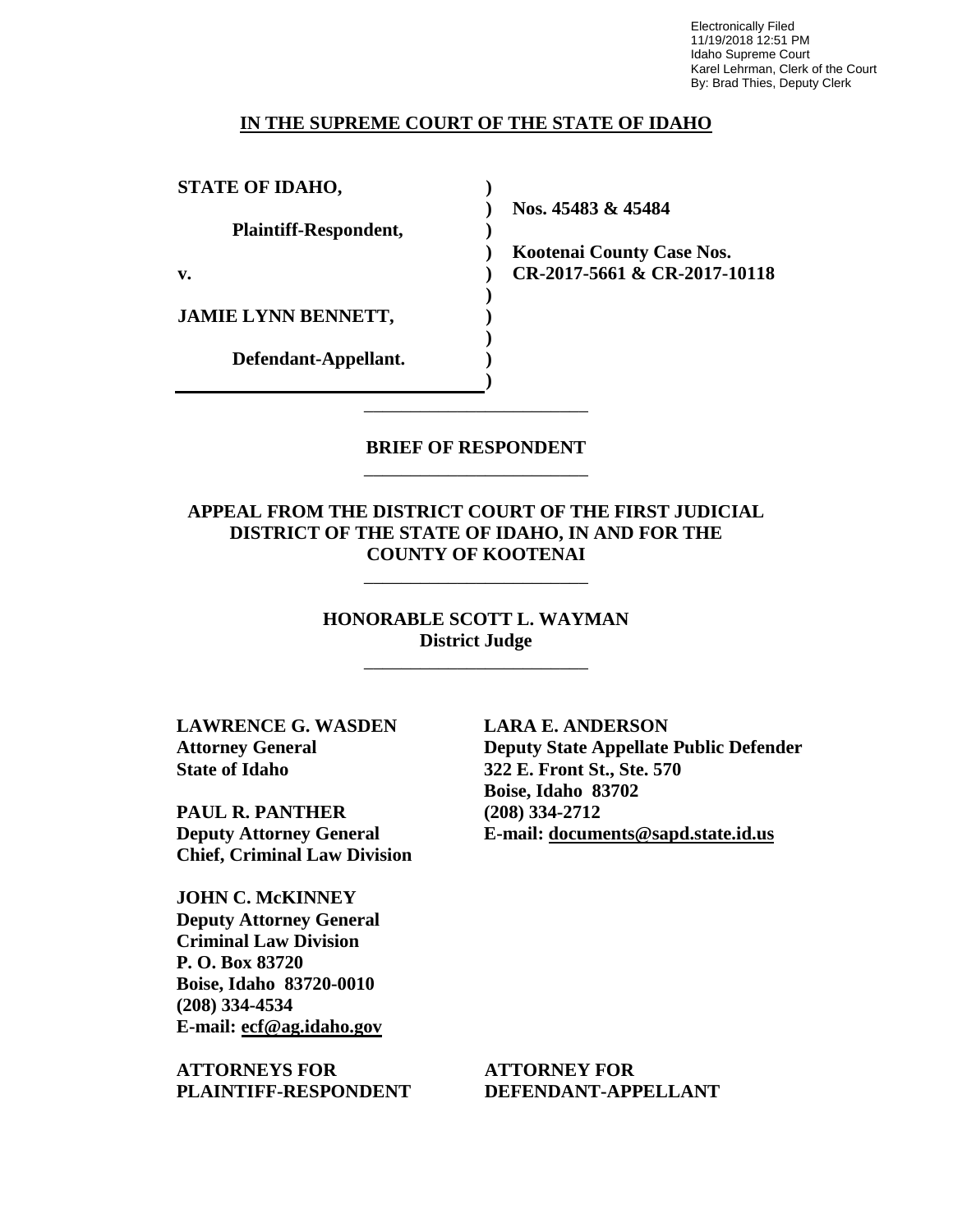# **TABLE OF CONTENTS**

| I.  |                 | Bennett Has Failed To Show That The Prosecutor<br>Breached The Plea Agreement, Much Less That The                                                     |  |
|-----|-----------------|-------------------------------------------------------------------------------------------------------------------------------------------------------|--|
|     | A.              |                                                                                                                                                       |  |
|     | <b>B.</b>       |                                                                                                                                                       |  |
|     | $\mathcal{C}$ . | Bennett Has Failed To Demonstrate That The<br>Prosecutor's Sentencing Recommendation<br>Breached The Plea Agreement And Constituted                   |  |
|     |                 | 1.<br>The Prosecutor Followed The Sentencing<br><b>Recommendation And Did Not Violate</b>                                                             |  |
|     |                 | 2.<br>Bennett Has Failed To Show That Any                                                                                                             |  |
|     |                 | 3.<br>Even If There Was Clear Constitutional<br>Error, Bennett Has Failed To Show That                                                                |  |
| II. |                 | Bennett Has Failed To Show That The District Court<br>Abused Its Discretion By Imposing An Excessive<br>Sentence Or By Denying Her Rule 35 Motion For |  |
|     | А.              |                                                                                                                                                       |  |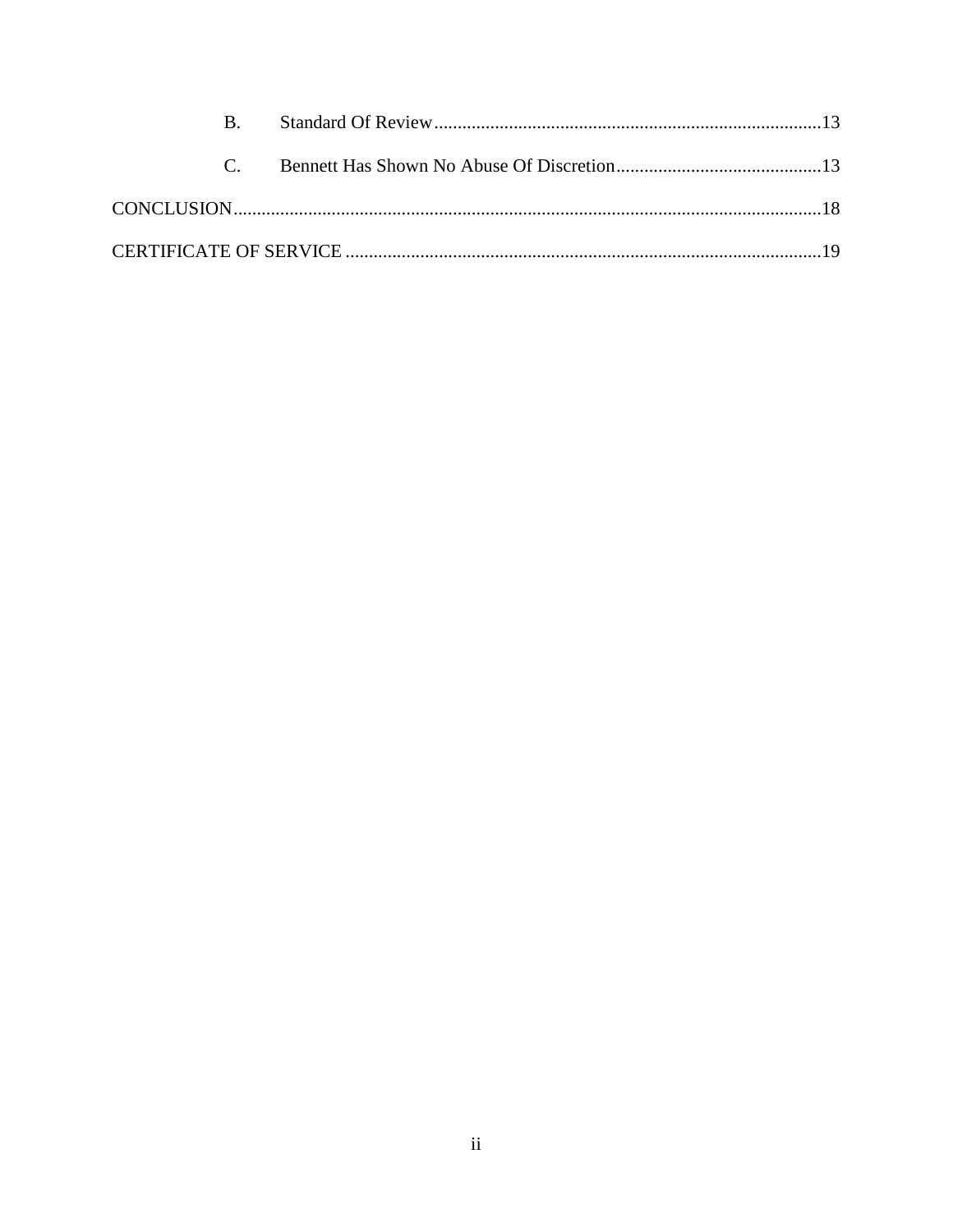# **TABLE OF AUTHORITIES**

| <b>CASES</b> | <b>PAGE</b> |
|--------------|-------------|
|              |             |
|              |             |
|              |             |
|              |             |
|              |             |
|              |             |
|              |             |
|              |             |
|              |             |
|              |             |
|              |             |
|              |             |
|              |             |
|              |             |
|              |             |
|              |             |
|              |             |
|              |             |
|              |             |
|              |             |
|              |             |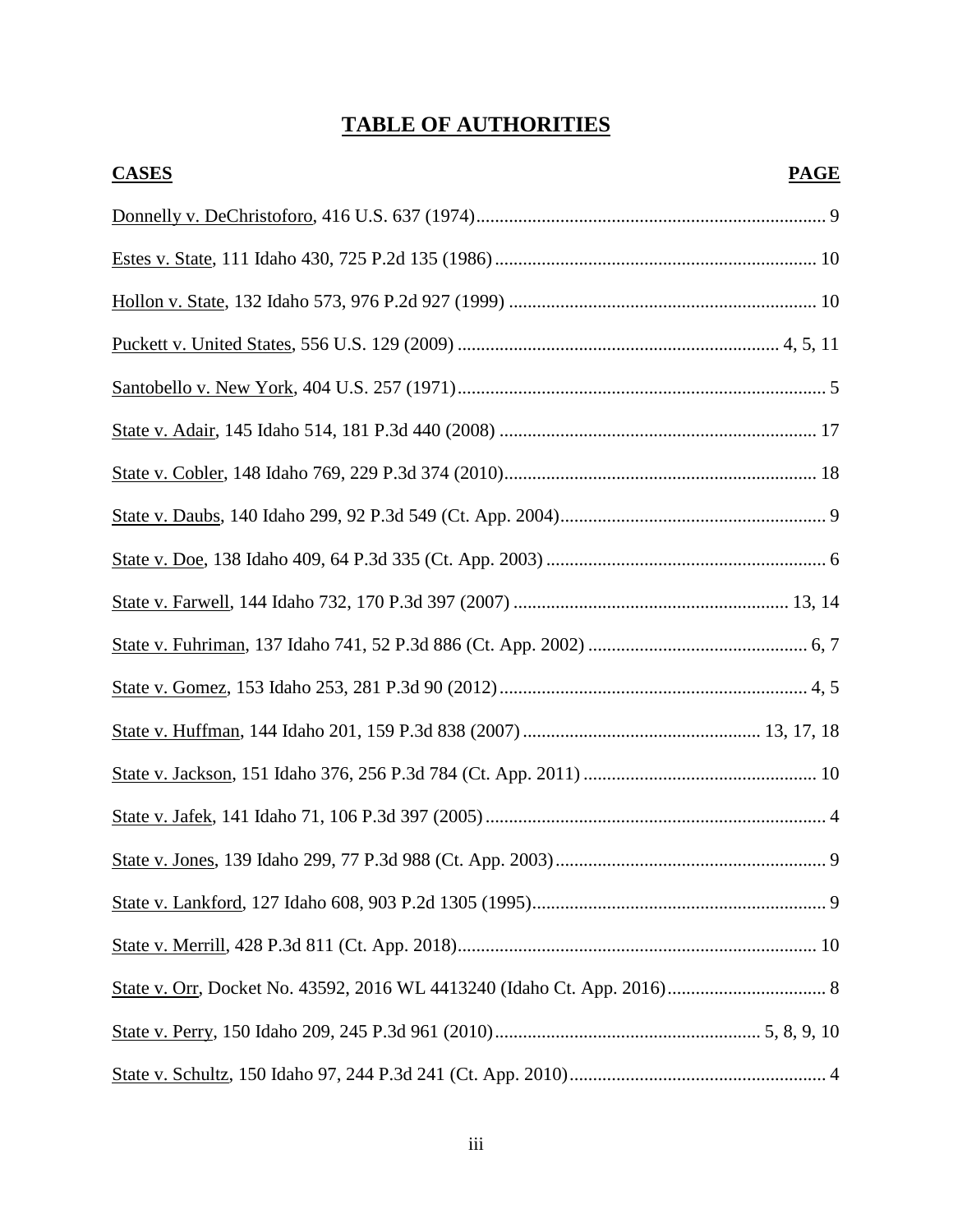## **STATUTES**

|--|

## **RULES**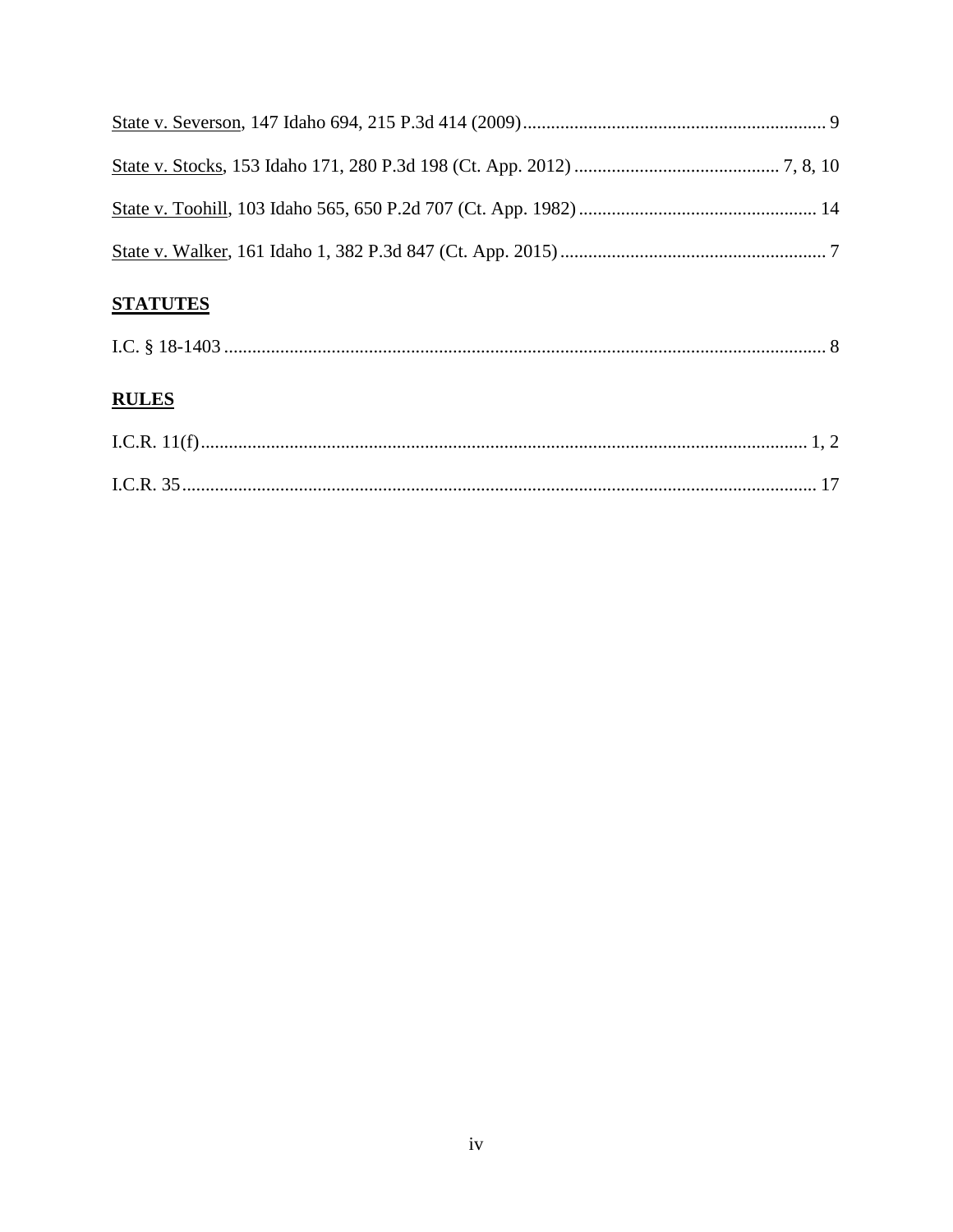#### STATEMENT OF THE CASE

#### Nature Of The Case

 $\overline{a}$ 

Jamie Lynn Bennett appeals from her judgments of conviction and sentences in Kootenai County case numbers CR-2017-5661 (burglary) and CR-2017-10118 (criminal possession of a financial transaction card). For the first time on appeal, Bennett asserts that the prosecutor violated her plea agreement in his sentencing recommendation.

#### Statement Of The Facts And Course Of The Proceedings

This consolidated appeal arises from two separate criminal cases. In CR-2017-5661, the state charged Bennett with grand theft of a financial instrument (Count I), and three counts of burglary (Counts II, III, and IV), with a persistent violator enhancement. (R., pp.34-36.) Pursuant to an I.C.R. 11(f) plea agreement, which did not bind the court to the state's sentencing recommendation  $(6/8/17$  $(6/8/17$  $(6/8/17$  Tr., p.5, Ls.10-13)<sup>1</sup>, Bennett pled guilty to Count II (burglary – by entering a Chevron store with the intent to commit theft via a stolen financial transaction card), and the remaining charges and sentencing enhancement were dismissed on the state's motion (R., pp.45-49; PSI p.3). As part of the plea agreement, the state agreed to recommend "NTE Rider," which was shorthand for "not to exceed a Rider" (i.e., retained jurisdiction). (R., p.49; see 8/17/17 Tr., p.4, Ls.18-24.)

In CR-2017-10118, the state charged Bennett with criminal possession of a financial transaction card (Count I) and grand theft by acquiring lost property (Count II), with a persistent violator enhancement. (R., pp.116-118.) Bennett's arraignment on those charges was set at the same time as her sentencing hearing in the first case. (8/17/17 Tr., p.3, Ls.4-7.) At that hearing,

<sup>&</sup>lt;sup>1</sup> One of the dates on the transcript of that arraignment hearing incorrectly reads June 6, 2018; it should read June 8, 2017. (See R., p.41 (minutes); see generally  $6/8/17$  Tr., pp.1-4.)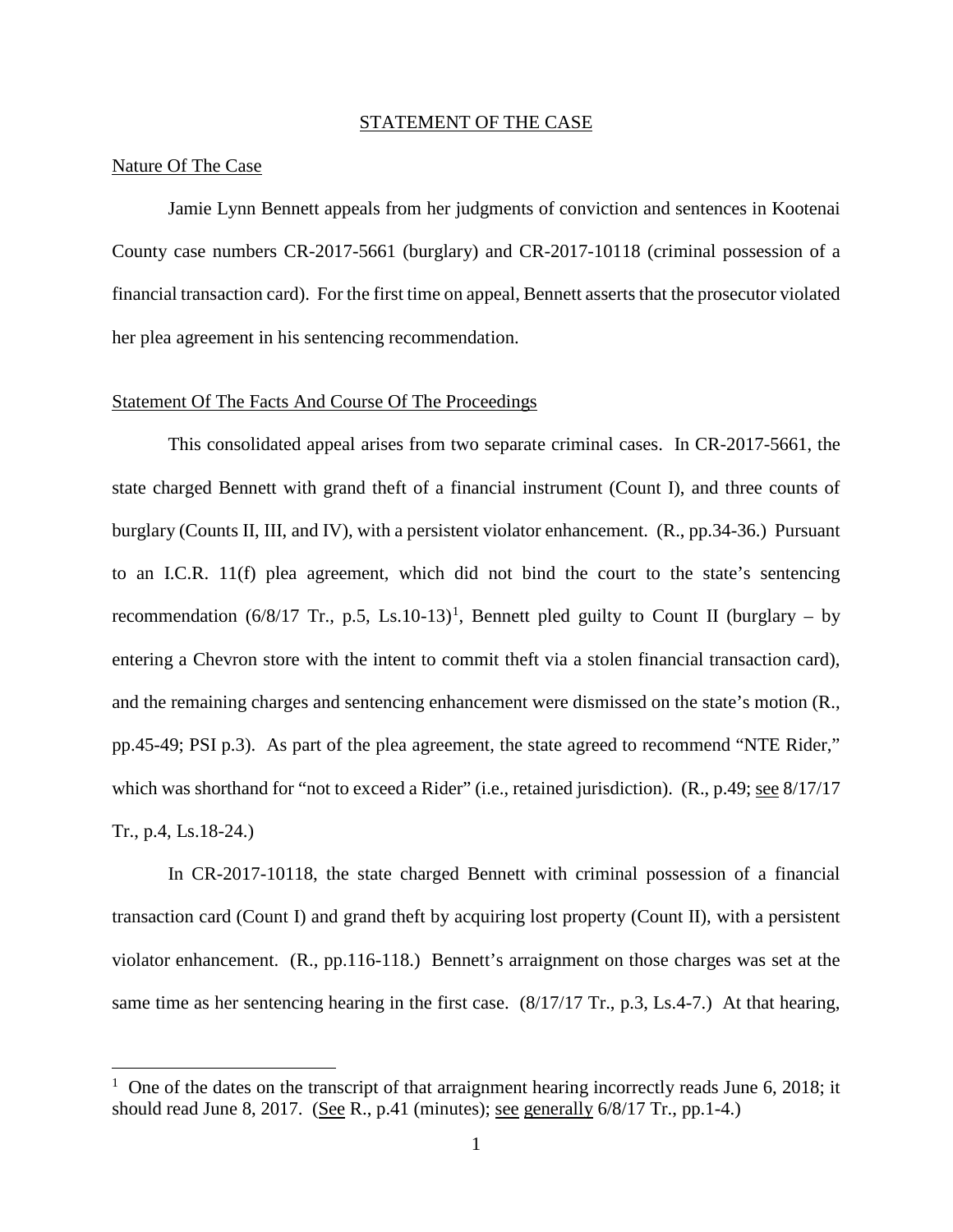pursuant to another Rule 11(f) plea agreement, Bennett pled guilty to criminal possession of a financial transaction card and the remaining count and sentencing enhancement were dismissed on the state's motion. (R., pp.120-126.) As in the first case, the plea agreement required the state to recommend "NTE Rider" at sentencing. (R., p.120; 8/17/17 Tr., p.4, Ls.12-24.)

After Bennett pled guilty to criminal possession of a financial transaction card in CR-10118, the parties and court agreed to sentence Bennett in both cases at that time. (8/17/17 Tr., p.3, L.14 – p.4, L.24; p.9, Ls.12-13.) After the prosecutor recounted the specifics of Bennett's "terrible record, as indicated in the PSI[,]" and several comments by the presentence investigator (8/17/17 Tr., p.11, L.24 – p.12, L.2), he said:

The state would recommend five years fixed, five years indeterminate, total underlying of ten years.

No objection to a retain [sic] jurisdiction if the Court feels it's warranted.

Recommend those on both cases to run concurrent.

 $(8/17/17$  Tr., p.12, L.23 – p.13, L.4). Bennett's attorney did not object to the prosecutor's recommendation. (See generally  $8/17/17$  Tr., p.13, L.13 – p.18, L.12.)

The trial court sentenced Bennett to a unified ten years, with two years fixed, for burglary, and a concurrent unified five years, with two years fixed, for criminal possession of a financial transaction card. (R., pp.57-62, 127-131; 8/17/17 Tr., p.17, Ls.4-17.) Bennett filed a joint Rule 35 motion requesting sentence reductions in each case (R., pp.63-64, 139-140), which the district court denied at a hearing in which Bennett participated telephonically (see generally 1/22/18 Tr.). Bennett filed timely notices of appeal from each judgment. (R., pp.68-71, 132-135.) The Idaho Supreme Court subsequently entered an order consolidating the two appeals for all purposes. (R., pp.75, 143.)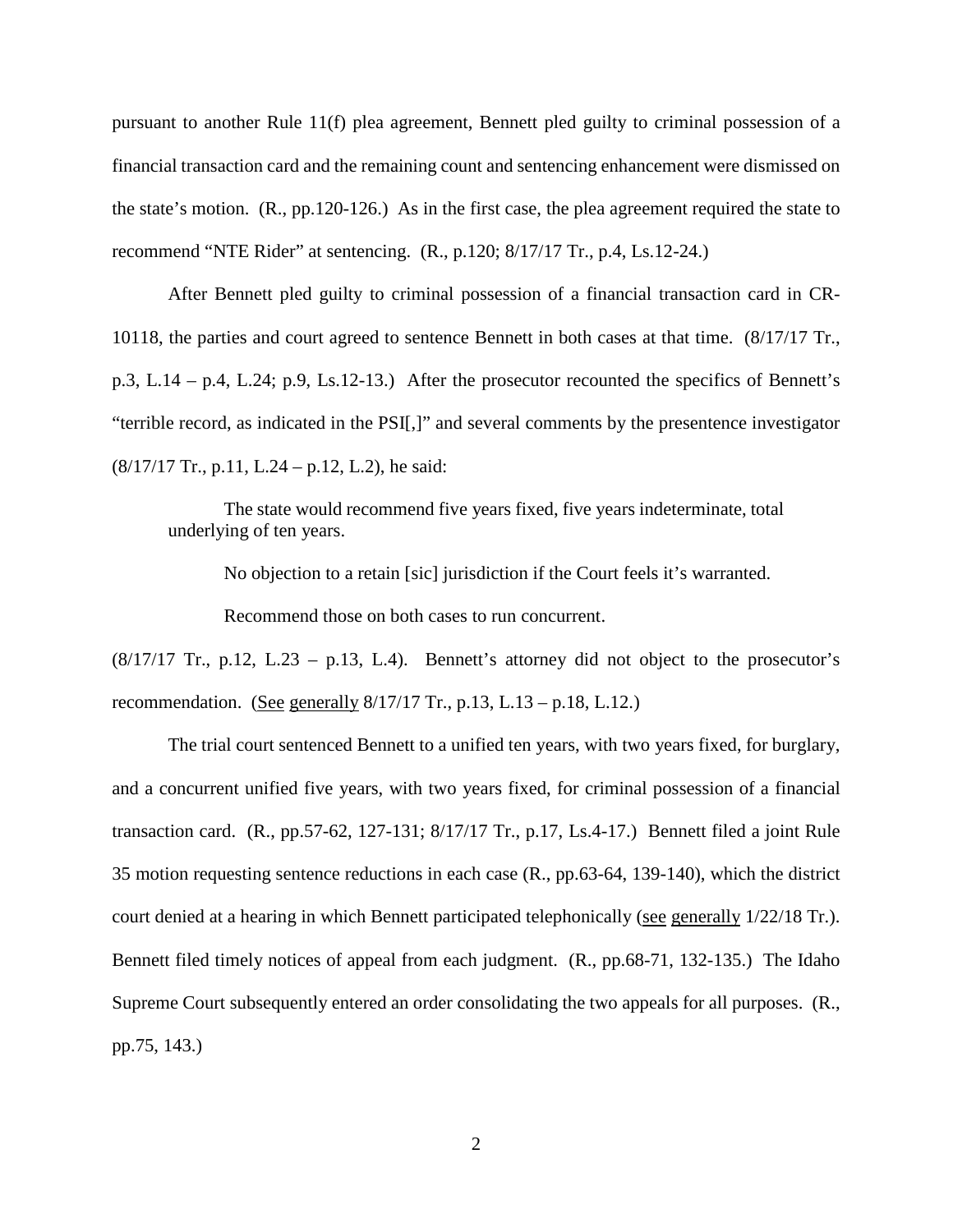### **ISSUES**

Bennett states the issues on appeal as:

- I. Was Ms. Bennett's Constitutional Right to Due Process violated at the sentencing hearing when the State breached the plea agreement, and Ms. Bennett's counsel's failure to object cannot be excused as a tactical decision?
- II. Did the district court abuse its discretion when it imposed upon Ms. Bennett a ten-year sentence, with two years fixed, for a burglary conviction, plus a concurrent five-year sentence, with two years fixed, for a fraud conviction?
- III. Did the district court abuse its discretion when it denied Ms. Bennett's Rule 35 motions in light of her testimony regarding her rehabilitation and minimal risk to the community, demonstrating a reduced sentence would fulfill sentencing goals?

(Appellant's Brief, p.4.)

The state rephrases the issues as:

1. Has Bennett failed to show that the prosecutor's unobjected-to comments at sentencing constituted a breach of the plea agreement, much less that the alleged breach constitutes fundamental error?

2. Has Bennett failed to show that the district court abused its discretion by imposing excessive sentences or by denying her Rule 35 motions for reduction of sentence?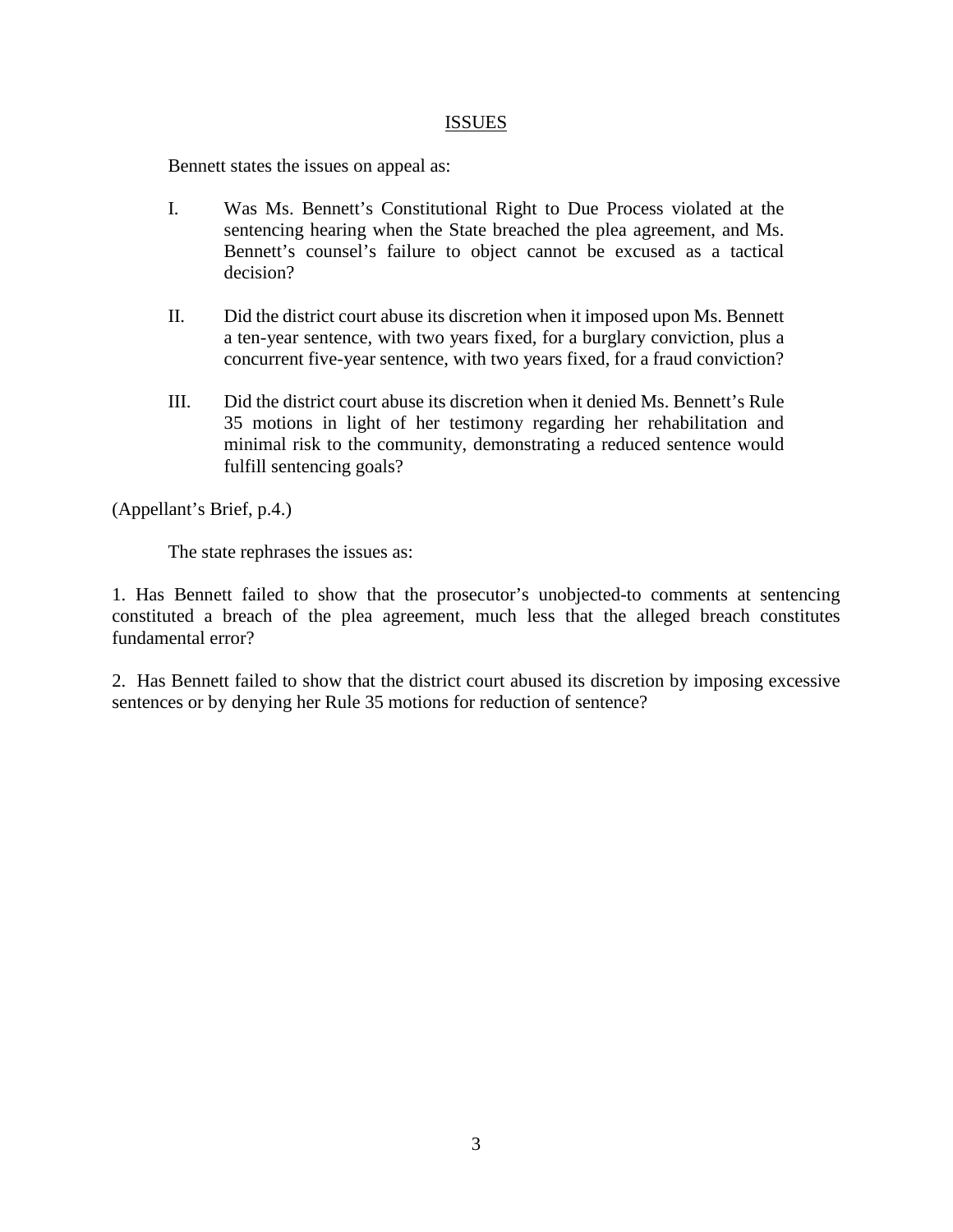#### ARGUMENT

## I. Bennett Has Failed To Show That The Prosecutor Breached The Plea Agreement, Much Less That The Alleged Breach Constitutes Fundamental Error

#### A. Introduction

Pursuant to a plea agreement, the prosecutor agreed to recommend a sentence that was "not to exceed" a Rider. $2$  On appeal, Bennett argues for the first time that the prosecutor breached the plea agreement at the sentencing hearing. A review of the record shows that the prosecutor's sentencing recommendation was consistent with the plea agreement, and that Bennett has failed to demonstrate fundamental error.

#### B. Standard Of Review

 $\overline{a}$ 

When raised for the first time on appeal, a claim that the state breached a plea agreement will only be reviewed for fundamental error. State v. Gomez, 153 Idaho 253, 281 P.3d 90 (2012). "Whether a plea agreement has been breached is a question of law to be reviewed by this Court *de novo*, in accordance with contract law standards." State v. Schultz, 150 Idaho 97, 244 P.3d 241 (Ct. App. 2010) (citing State v. Jafek, 141 Idaho 71, 73, 106 P.3d 397, 399 (2005); Puckett v. United States, 556 U.S. 129, 137 (2009)).

## C. Bennett Has Failed To Demonstrate That The Prosecutor's Sentencing Recommendation Breached The Plea Agreement And Constituted Fundamental Error

The issue Bennett seeks to present on appeal, an alleged violation of her plea agreement, was never presented to, nor decided by, the district court. The issue is therefore unpreserved and

 $2$  The state did not agree to recommend a Rider; it agreed to recommend a sentence that was not to exceed a Rider, which could have meant either probation or a Rider.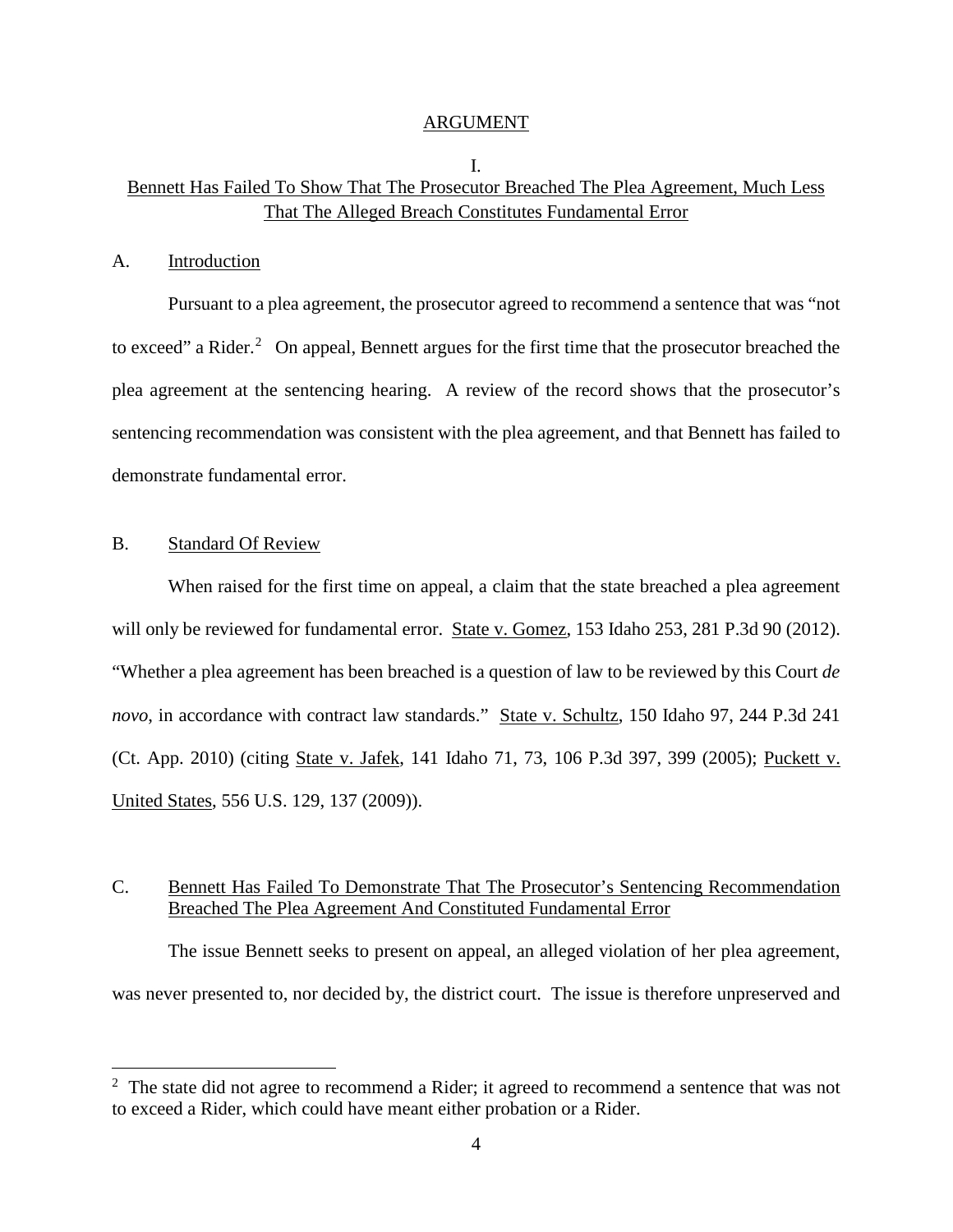can only be addressed under the fundamental error standard articulated by the Court in State v.

Perry, 150 Idaho 209, 245 P.3d 961 (2010). To show fundamental error,

the defendant bears the burden of persuading the appellate court that the alleged error: (1) violates one or more of the defendant's unwaived constitutional rights; (2) plainly exists (without the need for any additional information not contained in the appellate record, including information as to whether the failure to object was a tactical decision); and (3) was not harmless.

Id. at 228, 245 P.3d at 980. Application of this legal standard to the facts of this case demonstrates that Bennett has failed to show error, much less fundamental error entitling her to review of this unpreserved issue.

## 1. The Prosecutor Followed The Sentencing Recommendation And Did Not Violate Bennett's Constitutional Rights

Bennett argues that her "plea rested on the State's promise to recommend a sentence no harsher than a rider, *yet the State recommended prison*." (Appellant's Brief, pp.8-9 (emphasis added).) However, the record shows that the prosecutor did not breach the plea agreements in Bennett's case. Therefore, Bennett has failed to meet the first prong of Perry by showing "that one or more of [her] unwaived constitutional rights were violated." Perry, 150 Idaho at 226, 245 p.3d at 978.

When the state breaches its obligation under a plea agreement to recommend a specific sentence, it violates the defendant's due process rights. Puckett, 556 U.S. at 136 (citing Santobello v. New York, 404 U.S. 257 (1971)); <u>see also Gomez</u>, 153 Idaho at 256, 281 P.3d at 93. The plea agreements in both of Bennett's cases required the state's sentencing recommendations not to exceed a Rider ("NTE Rider").  $(R., pp.49, 120; see 8/17/17 Tr., p.3, L.12 - p.4, L.24.)$  At the sentencing hearing the prosecutor said: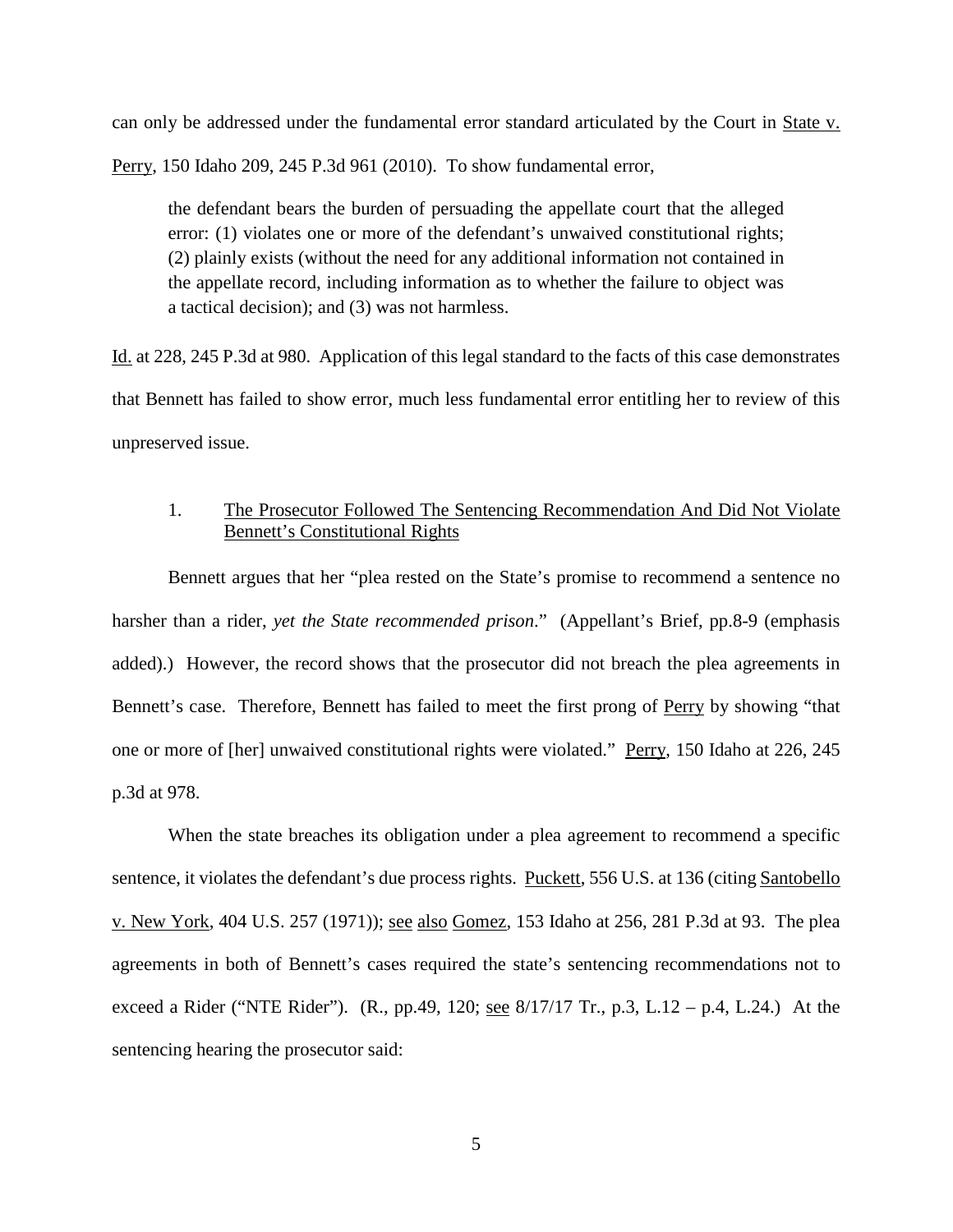The state would recommend five years fixed, five years indeterminate, total *underlying* of ten years.

No objection to a retain [sic] jurisdiction if the Court feels it's warranted.

Recommend those on both cases to run concurrent.

(8/17/17 Tr., p.12, L.23 – p.13, L.4 (emphasis added).) Notwithstanding this recommendation, the district court sentenced Bennett to a unified ten years, with two years fixed, for burglary, and a concurrent unified five years, with two years fixed, for criminal possession of a financial transaction card and declined to retain jurisdiction. (R., pp.57-62, 127-131; 8/17/17 Tr., p.17, Ls.4-17.)

Bennett now blames the prosecutor for the district court's sentencing decision and, for the first time on appeal, asserts that the prosecutor breached his obligations under the plea agreement. (Appellant's brief, pp.6-19.) Review of the record and application of the correct legal standards, however, shows no breach, much less fundamental error entitling Bennett to review of this unpreserved issue.

Contrary to Bennett's contention, the state did not recommend prison – at least not in the way she suggests. (See Appellant's Brief, pp.8-9 ("yet the State recommended prison").) In requesting an *underlying* sentence of ten years, the prosecutor was laying the foundation for either a probation sentence or a Rider. If the prosecutor had been requesting an executed sentence of ten years, with five years fixed, he would not have characterized the sentence as "underlying" – it would not have been underlying anything. In State v. Doe, 138 Idaho 409, 411, 64 P.3d 335, 337 (Ct. App. 2003) (emphasis added), the Idaho Court of Appeals explained:

[I]n State v. Fuhriman, 137 Idaho 741, 745, 52 P.3d 886, 890 (Ct. App. 2002), we held that no breach occurred where the State agreed to recommend "not more than a rider" and, at the sentencing hearing, additionally recommended that the underlying sentence be of four to seven years' duration. *The agreement to*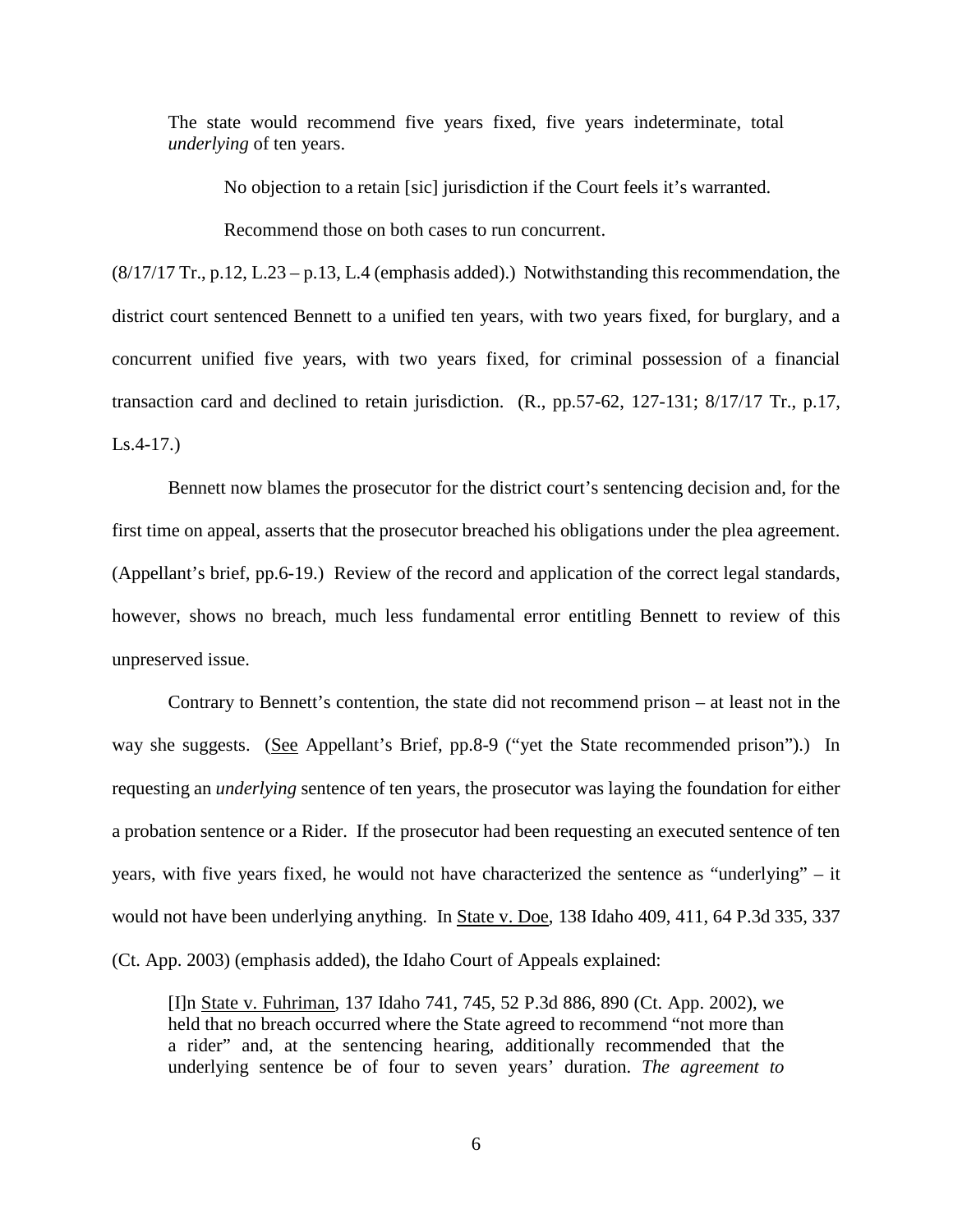## *recommend not more than a rider, we held, implicitly recognized that there would be an underlying sentence*.

The agreement to recommend "not more than a rider" in **Fuhriman** "implicitly recognized that there would be an underlying sentence."  $\underline{Id}$ . The converse is also true – a recommendation for an underlying sentence necessarily contemplates that the execution of the sentence will be suspended and the defendant will be placed on probation or sent on a Rider. See id.; State v. Walker, 161 Idaho 1, 2, 382 P.3d 847, 848 (Ct. App. 2015) ("The modification judge, pursuant to Idaho Criminal Rule 35, revoked probation and, *sua sponte*, reduced the underlying sentence to one year determinate followed by two years indeterminate."); State v. Stocks, 153 Idaho 171, 174, 280 P.3d 198, 201 (Ct. App. 2012) ("Second, the information recounted by the prosecutor is relevant to both the underlying sentence to be imposed and to the length of a term of probation . . . ."). Similarly, in Bennett's case, the prosecutor's recommendation of an underlying sentence clearly signaled a recommendation for either probation or a Rider.

On its face, by stating he had "[n]o objection to a retain [sic] jurisdiction if the Court feels it's warranted," the prosecutor did not recommend a sentence that would *exceed* a Rider. Further, the prosecutor's comment, "if the Court feels it's warranted," referred to what the district court had informed Bennett of when she entered her first guilty plea; that it was "not bound to follow any sentencing recommendations that the lawyers may make." (6/8/17 Tr., p.5, Ls.10-12.) Accordingly, the decision of whether to sentence Bennett to a Rider was dependent upon the district court's discretionary determination that a Rider was "warranted." The prosecutor's recognition of that fact did not convert his recommendation into a request to sentence Bennett in excess of a Rider.

Finally, the prosecutor's recitation of Bennett's lengthy criminal history (an undeniably "terrible record" of seven felony and 17 misdemeanor convictions) and comments by the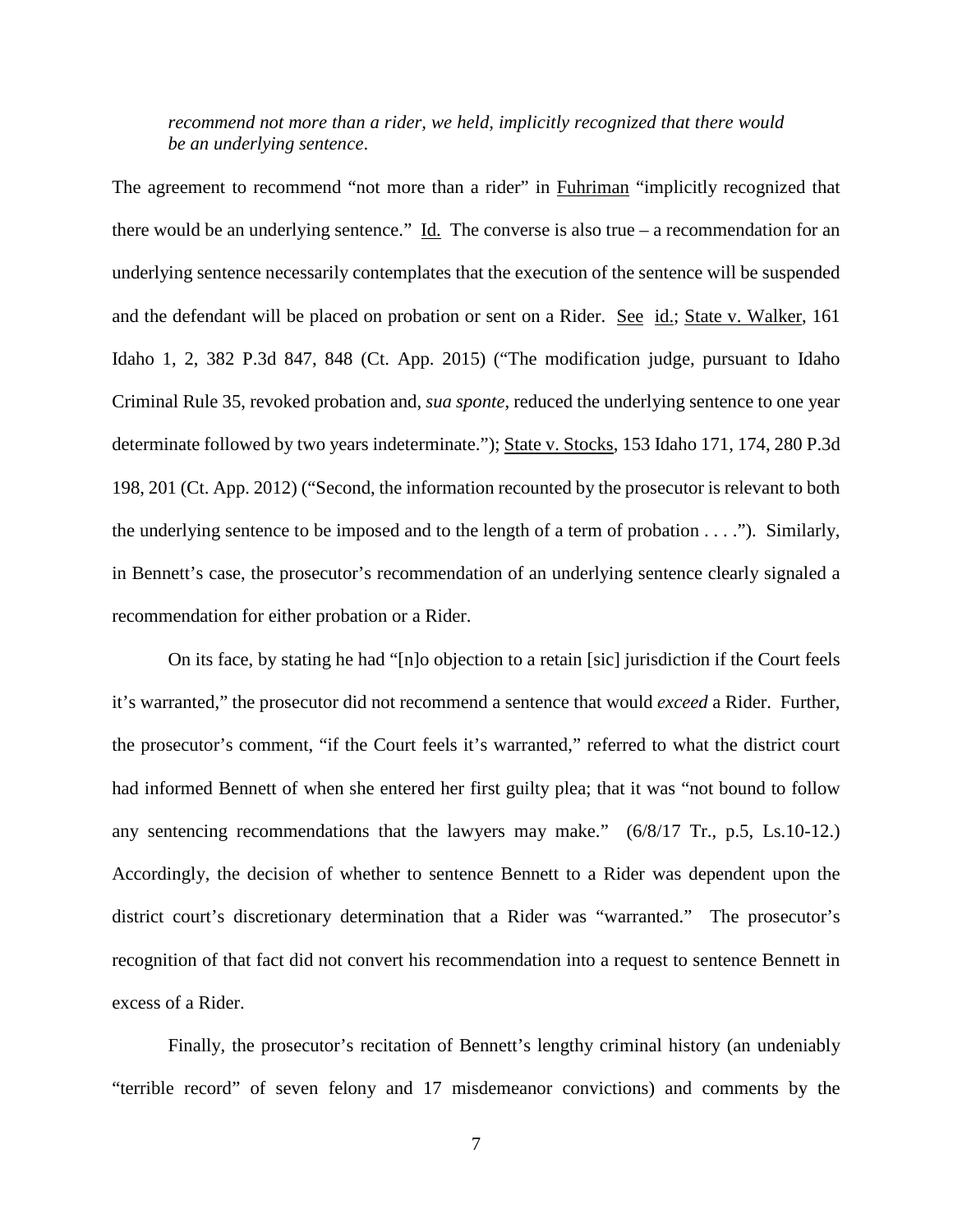presentence investigator (Bennett was self-serving, antisocial, lacked remorse, etc.) did not violate the plea agreement to make a recommendation that did not exceed a Rider. (See 8/17/17 Tr., p.11, L.23 – p.12, L.22.) It appears more likely that the prosecutor cited Bennett's past criminality and questionable character to support his recommendation that the court impose the maximum underlying sentence of 10 years for burglary (see I.C. § 18-1403). This was not a breach. See State v. Stocks, 153 Idaho 171, 174-175, 280 P.3d 198, 201-202 (Ct. App. 2012) ("[T]he information recounted by the prosecutor is relevant to both the underlying sentence to be imposed and to the length of a term of probation, had the district court decided to grant probation, as the prosecutor made no agreement to stand silent or to limit his ability to persuade the court that either period of time be significant. In similar circumstances, we have previously found no breach of a plea agreement."); State v. Orr, Docket No. 43592, 2016 WL 4413240, at \*2 (Idaho Ct. App. 2016) ("Absent an agreement to the contrary, the prosecutor may refer to information relevant to sentencing and refer to the objectives of sentencing.)

The prosecutor did not violate the plea agreement; he fulfilled his obligation to recommend a sentence that did not exceed a Rider. Bennett's constitutional rights, therefore, were not violated and she cannot show fundamental error entitling her to review of this unpreserved issue.

#### 2. Bennett Has Failed To Show That Any Error Was Clear From The Record

Bennett has also failed to meet the second prong of Perry, which requires her to show that a constitutional error is clear or obvious from the appellate record, and that trial counsel's failure to object was not a tactical decision.<sup>[3](#page--1-1)</sup> Perry, 150 Idaho at 224, 226, 245 P.3d at 976, 978. Because

 $\overline{a}$ 

<sup>&</sup>lt;sup>3</sup> It appears that Bennett's argument in regard to the first requirement for showing fundamental error under Perry (i.e., whether the alleged error violated one or more of her unwaived constitutional rights) is made within her argument that, under Perry's second requirement, such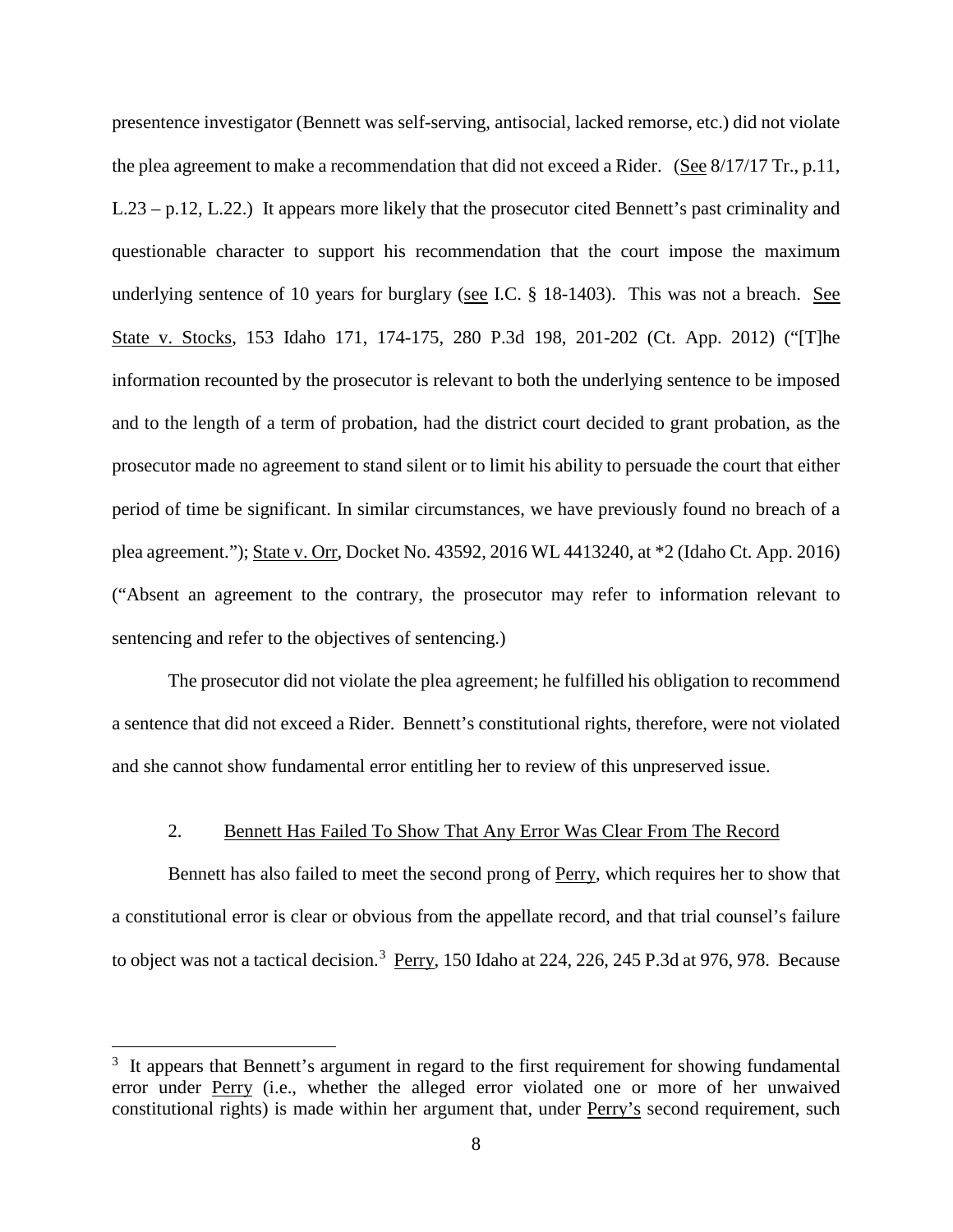the prosecutor's sentence recommendation did not clearly violate the plea agreement, it was likely a tactical decision by defense counsel not to object to it.

In determining whether a prosecutor's comment violated due process, the Idaho appellate courts do "not lightly infer that a prosecutor intends an ambiguous remark to have its most damaging meaning or that a jury, sitting through lengthy exhortation, will draw that meaning from the plethora of less damaging interpretations." State v. Severson, 147 Idaho 694, 719, 215 P.3d 414, 439 (2009) (quoting Donnelly v. DeChristoforo, 416 U.S. 637, 647 (1974)).

Bennett asks this Court to read into the prosecutor's sentencing recommendation a request that the court impose and execute a prison sentence. Bennett asserts the prosecutor breached the plea agreement by telling the sentencing court he had no objection to a Rider "if the Court feels it's warranted." (Appellant's Brief, pp.8-13.) From there, Bennett contends that, by focusing "on negative aspects of [her] PSI, emphasizing the comments regarding appropriateness for probation and threat to the community, [the state] was *effectively* disavowing a recommendation for retained jurisdiction."[4](#page--1-2) (Id., p.11 (emphasis added).) To the contrary, as discussed in regard to the first requirement under Perry, the prosecutor's sentence recommendations did not ask the court to exceed a Rider. The prosecutor's comments about Bennett's criminal history and character, as related in the presentence report, appear to have been made to support the ten-year maximum

 $\overline{a}$ 

error was clear and obvious on the record, and that trial counsel's failure to object was not a valid tactical decision. (Compare Appellant's Brief, pp.6-7 with Appellant's Brief, pp.7-14.)

<sup>&</sup>lt;sup>4</sup> Bennett's reliance on State v. Jones, 139 Idaho 299, 77 P.3d 988 (Ct. App. 2003), State v. Lankford, 127 Idaho 608, 903 P.2d 1305 (1995), and State v. Daubs, 140 Idaho 299, 92 P.3d 549  $\overline{({\rm Ct. App. 2004})}$ , is misplaced. (See Appellant's Brief, pp.11-12.) None of those cases involve a fundamental error claim under Perry, much less the second prong of Perry – whether a constitutional error is "clear or obvious, without the need for any additional information not contained in the appellate record, including information as to whether the failure to object was a tactical decision[.]" Perry, 150 Idaho at 226, 245 P.3d at 978.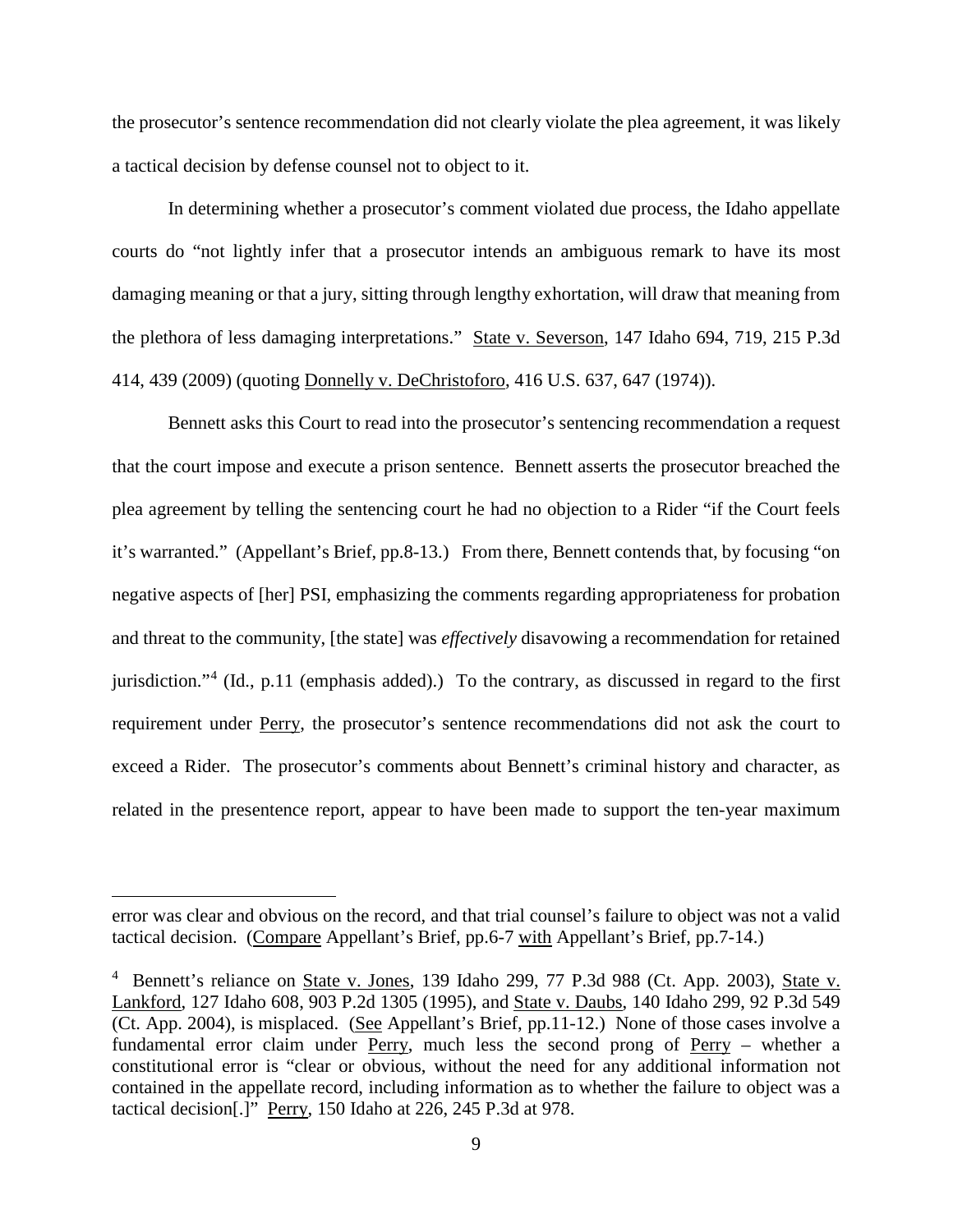unified term he recommended as an underlying sentence to either a period of probation or a Rider – not a straight prison sentence. Because the prosecutor's sentence recommendations did not violate the plea agreement, there is no reason to believe the decision by Bennett's trial counsel to not object was anything other than a reasonable tactical decision. See Perry, 150 Idaho at 226, 245 P.3d at 978.

To the extent the prosecutor's sentence recommendations may be viewed as impliedly (or "effectively") violating the plea agreement, such a violation is not "clear or obvious, without the need for any additional information not contained in the appellate record, including information as to whether the failure to object was a tactical decision[.]" Id.; See State v. Merrill, 428 P.3d 811, 816 (Ct. App. 2018) (citing Stocks, 153 Idaho at 174, 280 P.3d at 201) ("The requirement that a violation be clear all but definitively defeats a claim of an implied [breach of plea agreement]."); Hollon v. State, 132 Idaho 573, 576, 976 P.2d 927, 930 (1999) ("It is presumed that counsel is competent and that trial tactics were based on sound legal strategy."); Estes v. State, 111 Idaho 430, 434, 725 P.2d 135, 139 (1986) ("The presumption in evaluating attorney effectiveness is that the attorney is competent and that his actions represented sound trial strategy."). Bennett has failed to meet the second prong of the fundamental error analysis under Perry.

## 3. Even If There Was Clear Constitutional Error, Bennett Has Failed To Show That The Error Was Not Harmless

Bennett's claim also fails on **Perry's** third prong of fundamental error because, contrary to her assertions, there is no basis for concluding the prosecutor's comments affected the sentence. Under the prejudice prong of the fundamental error test, "the defendant must further persuade the reviewing court that the error was not harmless; i.e., that there is a reasonable possibility that the error affected the outcome of the trial." State v. Jackson, 151 Idaho 376, 378, 256 P.3d 784, 786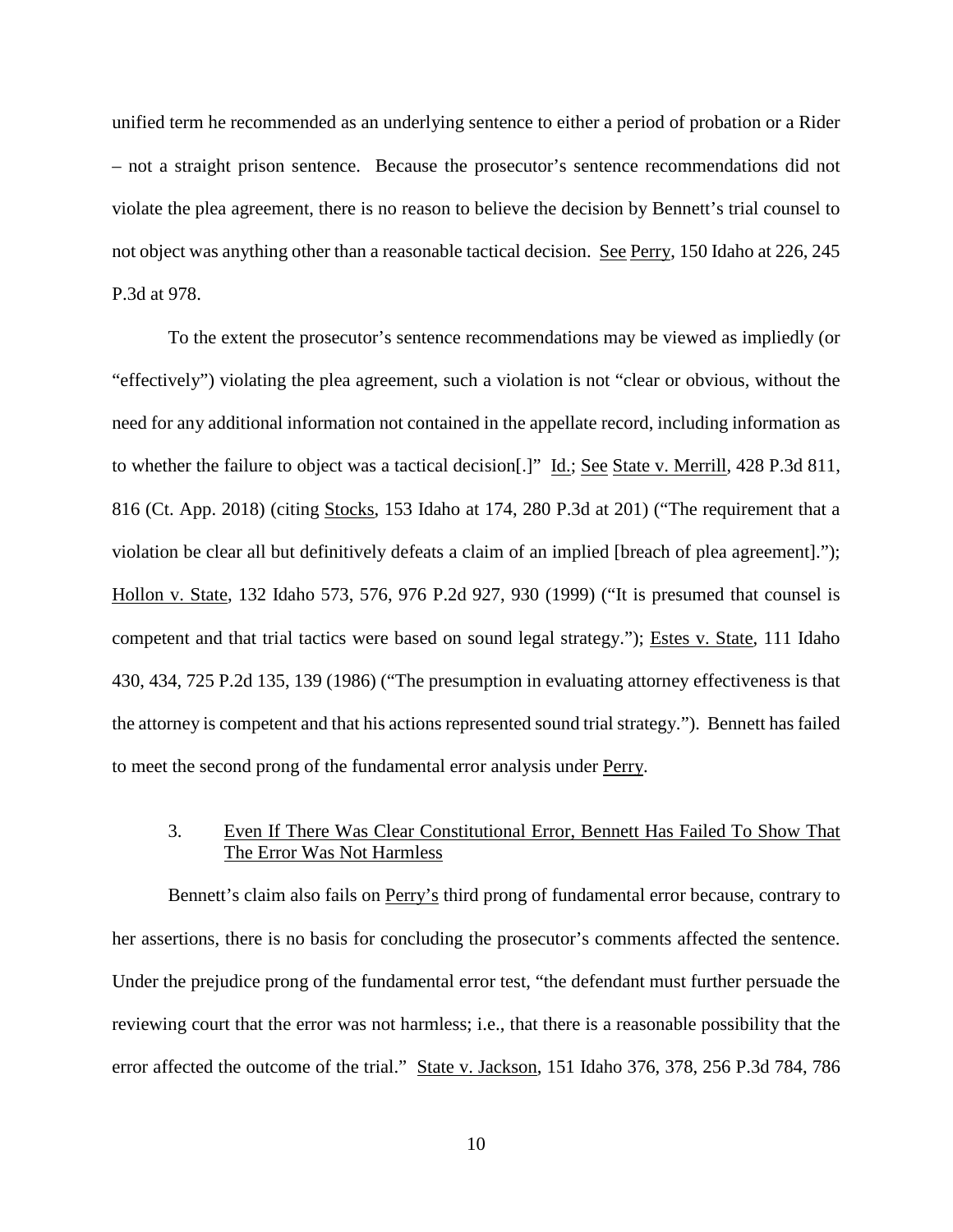(Ct. App. 2011). When the error relates to sentencing, "the 'outcome' he must show to have been affected is his sentence." Puckett, 556 U.S. at 142 n. 4. "The defendant whose plea agreement has been broken by the Government will not always be able to show prejudice, either because he obtained the benefits contemplated by the deal anyway (e.g., the sentence that the prosecutor promised to request) or because he likely would not have obtained those benefits in any event …." Id. at 141-42.

Review of the record shows that, even had the prosecutor breached the plea agreement (which he did not), such breach would be harmless because there is no reasonable possibility that Bennett would have received a period of retained jurisdiction in any event based upon her extensive criminal history and poor character, as revealed by the presentence report. In sentencing Bennett, the district court explained:

When I look at the Presentence Report, I see someone with a terrible record in front of me, plus sentencing for two additional theft charges here today. Several felonies. Apparently eight felony convictions, 17 misdemeanors. And it appears the majority of these are theft offenses.

The Presentence Report concludes that you're a threat to society and that there's a high potential for recidivism.

I think that both those conclusions are entirely correct, just based upon your history. You've done a Rider in the past. That hasn't – doesn't seem to have helped anything. The thing that's unusual about this case is the  $-$  as both counsel know most of the criminal cases we get in here there's the issue of substance abuse and that does not seem to be an issue in this case. Normally if I were to send someone on a Rider, that rehabilitation is certainly an overriding factor.

. . . .

 I'm certainly one who believes in giving people a second and third chances [sic] but when someone comes in with this type of record, I think that the conclusion in the Presentence Report is correct that incarceration is required.

Accordingly, the sentence I'm going to impose on each of the – in each of the cases is a ten year unified sentence that will consist of two years fixed, eight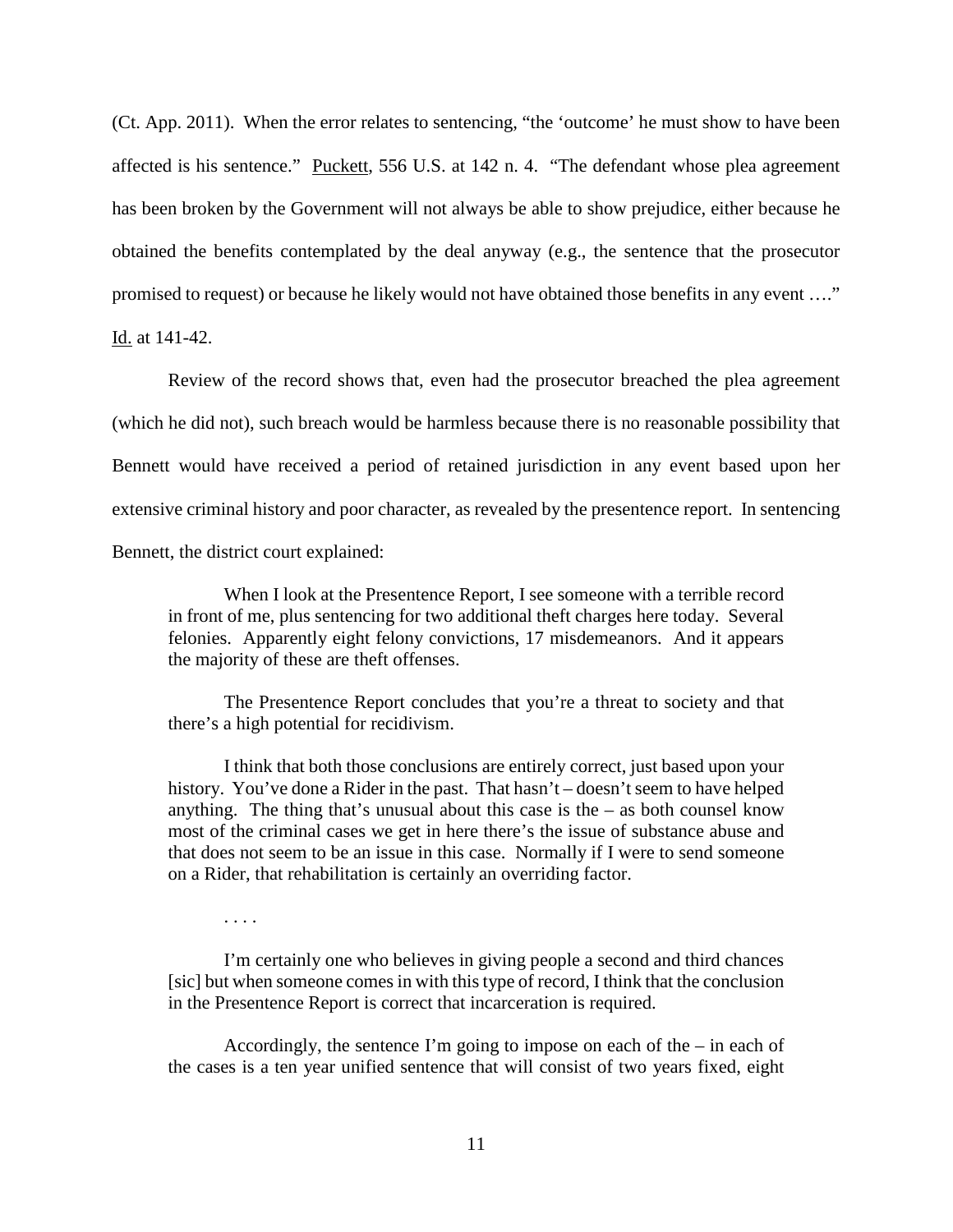years indeterminate. They will run concurrent with one another. I'm not going to retain jurisdiction.<sup>[[5](#page--1-1)]</sup>

 $(8/17/17$  Tr., p.16, L.1 – p.17, L.9.)

From the district court's comments, it is apparent that its sentencing decision was based on Bennett's lengthy criminal history, her character, and the lack of any substance abuse issues that a Rider might address. Bennett has failed to show that, absent the prosecutor's arguments, there is a reasonable possibility that she would have received a Rider.

In sum, Bennett has failed to show that the prosecutor breached her plea agreement, much less committed fundamental error entitling her to review of this unpreserved issue. Bennett's conviction and sentence should be affirmed.

## II. Bennett Has Failed To Show That The District Court Abused Its Discretion By Imposing An Excessive Sentence Or By Denying Her Rule 35 Motion For Reduction Of Sentence

#### A. Introduction

 $\overline{a}$ 

The district court imposed a ten-year sentence, with two years fixed, for Bennett's conviction on burglary, and a concurrent five-year sentence, with two years fixed, for criminal possession of a financial transaction card. (R., pp.57-62, 127-131; 8/17/17 Tr., p.17, Ls.4-17.) Bennett filed a joint Rule 35 motion requesting sentence reductions in each case (R., pp.63-64, 139-140), which the district court denied (see generally 1/22/18 Tr.).

Bennett argues on appeal that, "given any view of the facts, her unified ten and five year sentences were excessive." (Appellant's Brief, p.16.) Bennett specifically contends that her sentences were excessive in light of (1) her acceptance of responsibility and apology for her crimes,

<sup>&</sup>lt;sup>5</sup> Upon being informed that the statutory maximum sentence for criminal possession of a financial transaction card is five years, the court sentenced Bennett to a unified five years, with two years fixed, on that offense. (8/17/17 Tr., p.17, Ls.10-17.)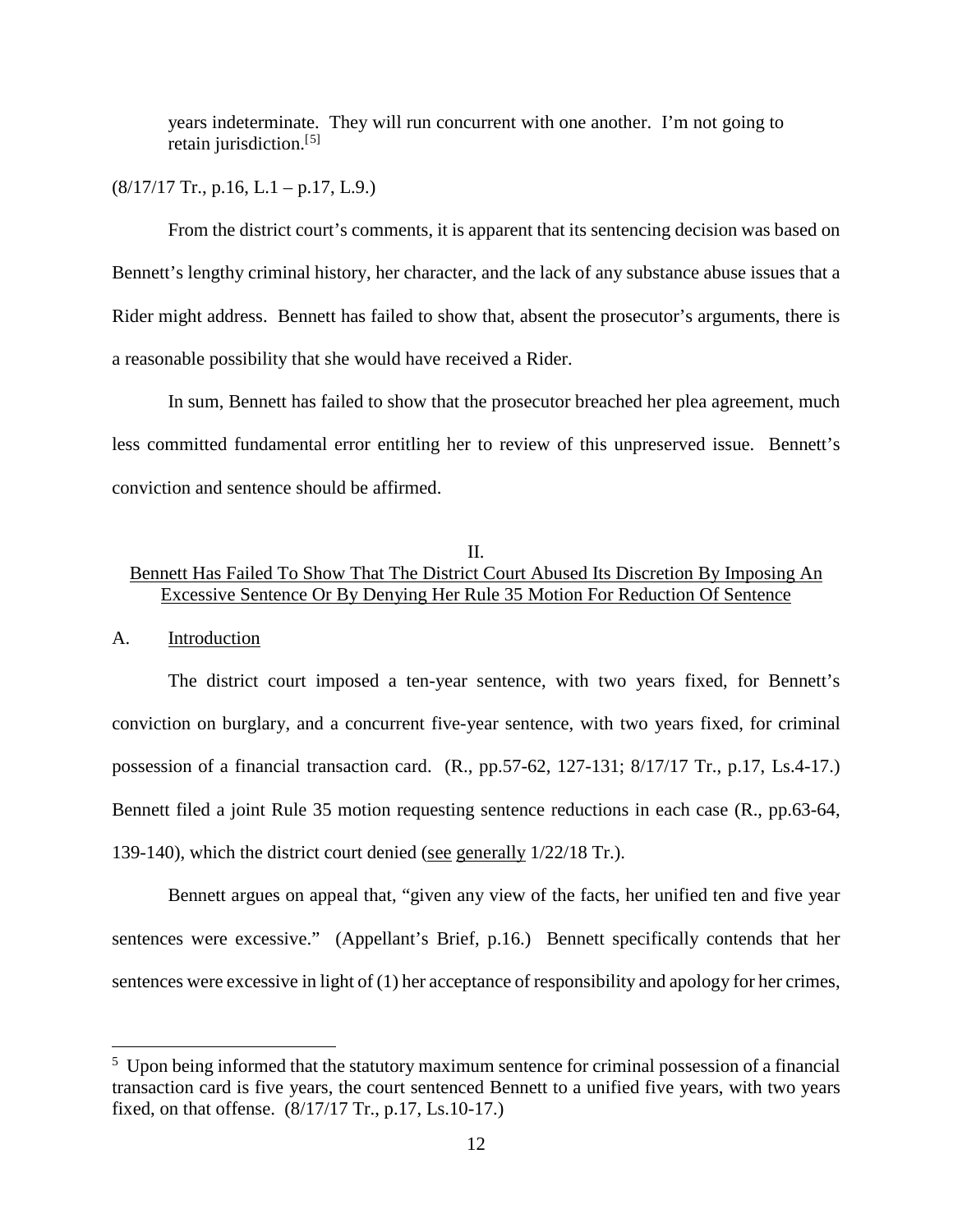(2) her past successes on probation and while on a Rider, (3) as reported by her ex-husband and half-brother, she has substance abuse issues that warrant rehabilitative measures through probation or a Rider, (4) she is homeless, (5) she had an unstable family environment as a child, (6) she has little current family support, and (7) her criminal record is overstated because four of her felonies stemmed from one case, and 15 of her misdemeanors stemmed from one case. (Appellant's Brief, pp.16-l9; see PSI, pp.5-6.) Bennett further contends that the district court erred by denying her Rule 35 Motion for Reduction of Sentence. (Id., pp.19-21.) The record demonstrates that the sentences imposed were reasonable under any view of the facts and that Bennett failed to provide any additional information in her Rule 35 motion to demonstrate otherwise.

#### B. Standard Of Review

When a sentence is within statutory limits, the appellate court will review only for an abuse of discretion. State v. Farwell, 144 Idaho 732, 736, 170 P.3d 397, 401 (2007). The appellant has the burden of demonstrating that the sentencing court abused its discretion. Id. Where, as here, the sentences are within applicable statutory limits, the denial of a Rule 35 motion for reduction of that sentence is reviewed for an abuse of discretion. State v. Huffman, 144 Idaho 201, 203, 159 P.3d 838, 840 (2007).

#### C. Bennett Has Shown No Abuse Of Discretion

To bear the burden of demonstrating an abuse of discretion, the appellant must establish that, under any reasonable view of the facts, the sentences were excessive. State v. Farwell, 144 Idaho 732, 736, 170 P.3d 397, 401 (2007). To establish that the sentences were excessive, she must demonstrate that reasonable minds could not conclude the sentences were appropriate to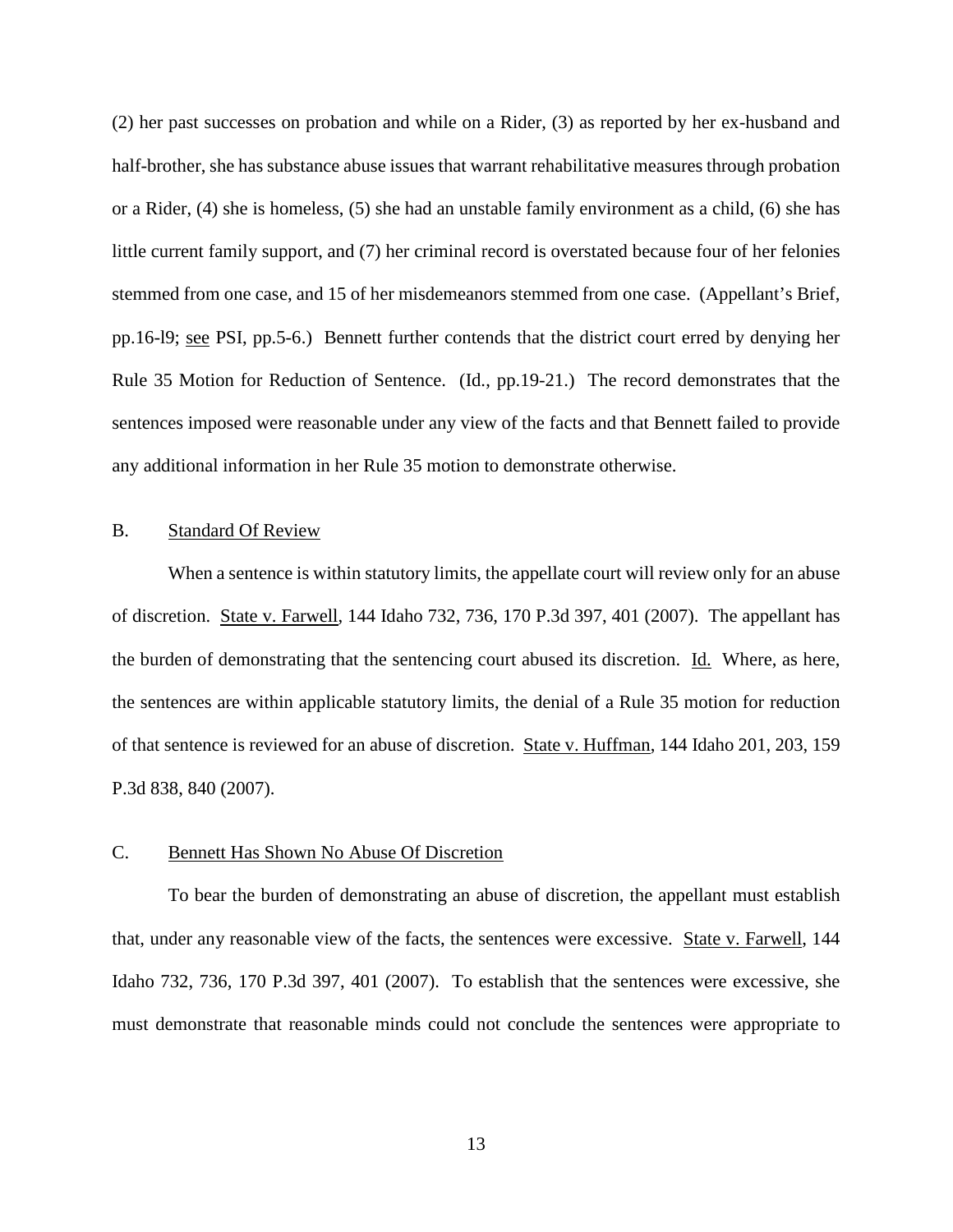accomplish the sentencing goals of protecting society, deterrence, rehabilitation, and retribution. Farwell, 144 Idaho at 736, 170 P.3d at 401.

In the "burglary" in case CR-17-5661, Bennett stole a financial transaction card from Jamie Thacker's purse while Thacker was exercising at "Anytime Fitness," and then used the debit card to make several purchases, including one at a Chevron in Coeur d'Alene. (PSI, p.3.) According to the probable cause affidavit supporting the charge of criminal possession of a financial transaction card in case CR-17-10118, while Bennett worked as a server at a restaurant, she found a customer's credit card (Annie Marie Beardslee) and made several unauthorized purchases with it.<sup>[6](#page--1-0)</sup> (R., pp.100-103.)

The district court recognized the four sentencing factors set out in State v. Toohill, 103 Idaho 565, 650 P.2d 707, 708 (Ct. App. 1982), and concluded that incarceration was required based on Bennett's extensive criminal record and the presentence investigator's conclusion that she is a "threat to society" and has a "high potential for recidivism." (8/17/17 Tr., p.16, Ls.7-9; see PSI, p.20.) The presentence investigator provided the following outline of Bennett's extensive criminal record, which consists of mostly theft-related offenses:

The instant offense appears to be Ms. Bennett's seventh adult felony conviction; she also has two pending felony charges in a separate case – which are Fraud-FTC and Theft by Acquiring Lost Property. Her previous felony convictions are for two counts of Grand Theft and two counts of Forgery in Idaho in 2005; and two counts of Forgery in Washington in 2005. Ms. Bennett's record shows she has 17 misdemeanor convictions, including four counts of Use Account Data Without Consent; nine counts of Burglary-2; Theft by Forged/Invalid Credit Card; Forgery in California in 2004; and Driving Without Privileges in Idaho in 2017. She has two other misdemeanors pending, one in Idaho for Driving Without Privileges and one in Oregon for Theft in the Second Degree. Ms. Bennett was formerly on IDOC supervision in District One between 2005 and 2008, and had no reported violations.

 $\overline{a}$ 

<sup>&</sup>lt;sup>6</sup> In case CR-17-10118, the parties agreed to waive a presentence report. (8/17/17 Tr., p.3, L.14  $-$  p.4, L.24.)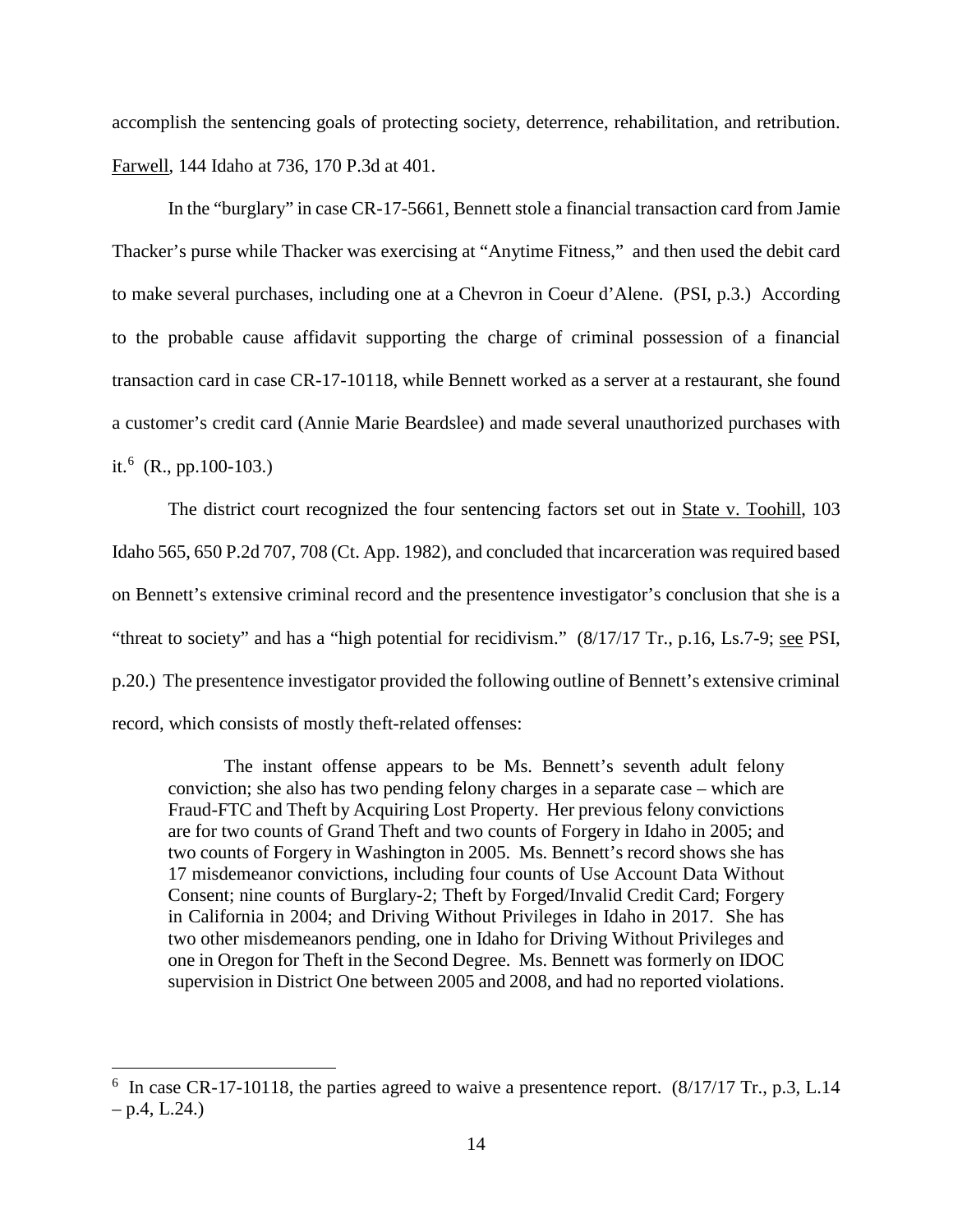The presentence investigator commented on Bennett's questionable character as follows:

Ms. Bennett presents as a glib, charming, and likable individual, who has simply made some poor choices in life due to difficult circumstances and financial strain. However, when looking at her overall pattern of behavior and speaking with individuals who know her and/or who have been victimized by her, it becomes apparent that though she presents well, Ms. Bennett has a very self-serving antisocial mindset. Ms. Bennett was not forthcoming about many areas of her life, including failing to report multiple jobs, failing to report child support information, failing to be honest about her housing issues, and failing to be honest about her past-substance use. Ms. Bennett appears to be a talented bartender and chef who likes to impress people using her culinary skills. However, she also seems to like money – and has a talent for stealing from strangers and from her employers – as evidenced by the charges on her record.

(PSI, p.20.)

The presentence investigator concluded that it would be too risky to allow Bennett to be

placed back into the community, stating:

Ms. Bennett presents as a high risk offender based on the criminogenic factors in her life at present. She has displayed a remarkable criminal versatility, has multiple charges pending in various jurisdictions, and appears to have little genuine remorse for her actions. Because her criminal behavior also appears to be escalating, Ms. Bennett poses a significant threat to the community and is not a good candidate for probation at this time. Ms. Bennett has previously been through a rider program, but it does not appear to have made a significant impact on her recidivism. Therefore, based on her level of assessed risk/need and with consideration for the protective factors discussed above, it is respectfully recommended that Ms. Bennett be sentenced to the physical custody of the Idaho Department of Correction.

(PSI, p.20.)

The district court's comments at the sentencing hearing have been previously discussed in section I, supra, and are relied upon here to show that the court reasonably based Bennett's two sentences on her extensive criminal record, her character, and the nature of her offenses. (See  $8/17/17$  Tr., p.16, L.1 – p.17, L.9.) The district court correctly noted that, based upon her criminal history, Bennett's past Rider had not "helped anything" in regard to her criminal conduct. (8/17/17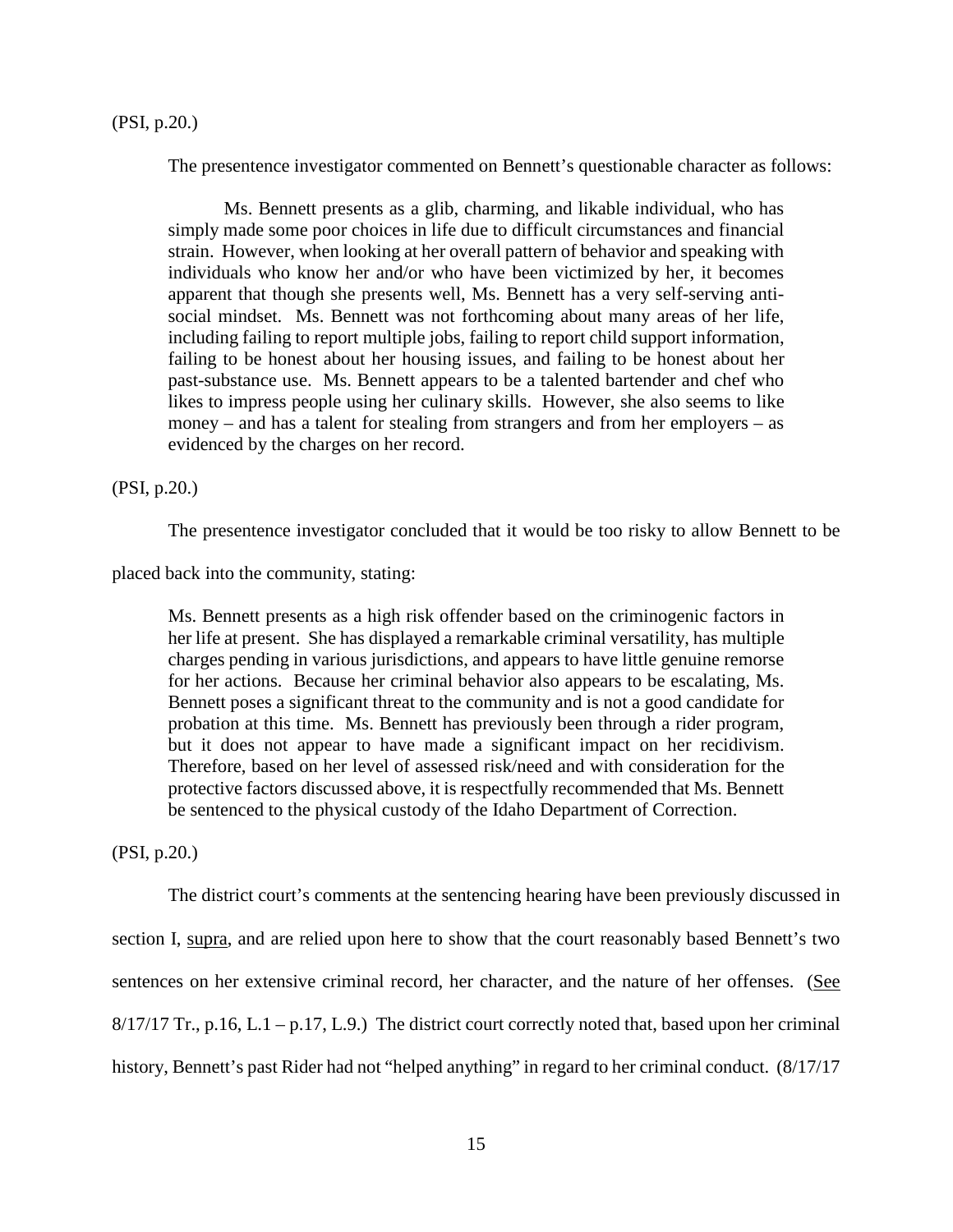Tr., p.16, Ls.11-13.) According to the district judge, Bennett's criminal history was enough to override (in this instance) his basic belief that people should be given second and third chances.  $(8/17/17$  Tr., p.16, L.24 – p.17, L.3.)

While it is certainly hoped that Bennett's apology ("acceptance of responsibility") at the sentencing hearing was sincere (see 8/17/17 Tr., p.15, Ls.14-23), the presentence investigator concluded that she "appears to have little genuine remorse for her actions" (PSI, p.20). Given her track record for duplicity, only time will tell if Bennett's apology was authentic. (See PSI, p.20 ("However, when looking at her overall pattern of behavior and speaking with individuals who know her and/or who have been victimized by her, it becomes apparent that though she presents well, Ms. Bennett has a very self-serving anti-social mindset.").) Bennett's argument that she should have been granted probation or a Rider due to her homelessness, her past success while on probation and a Rider, her unstable family as a child, and her little current family support, while arguably mitigating, does not overcome her extensive history of theft-related crimes. Although Bennett made it through past probation and a Rider, those measures did not, in the long run, curtail her criminal conduct. Lastly, although Bennett's half-brother and ex-husband each indicated to the presentence investigator that Bennett had a substance abuse problem (PSI, pp.9, 11, 17), Bennett said "she has never used illegal drugs or abused prescription drugs and feels drug abuse is not a problem area for her" (id., p.17). Therefore, even if the court suspected that Bennett had a substance abuse problem, without her acknowledgment of it, ordering her into a treatment program while on probation or a Rider would most likely have been a wasted effort.

In sum, Bennett has failed to show that her sentences are excessive under any reasonable view of the facts. Bennett has therefore failed to show an abuse of discretion.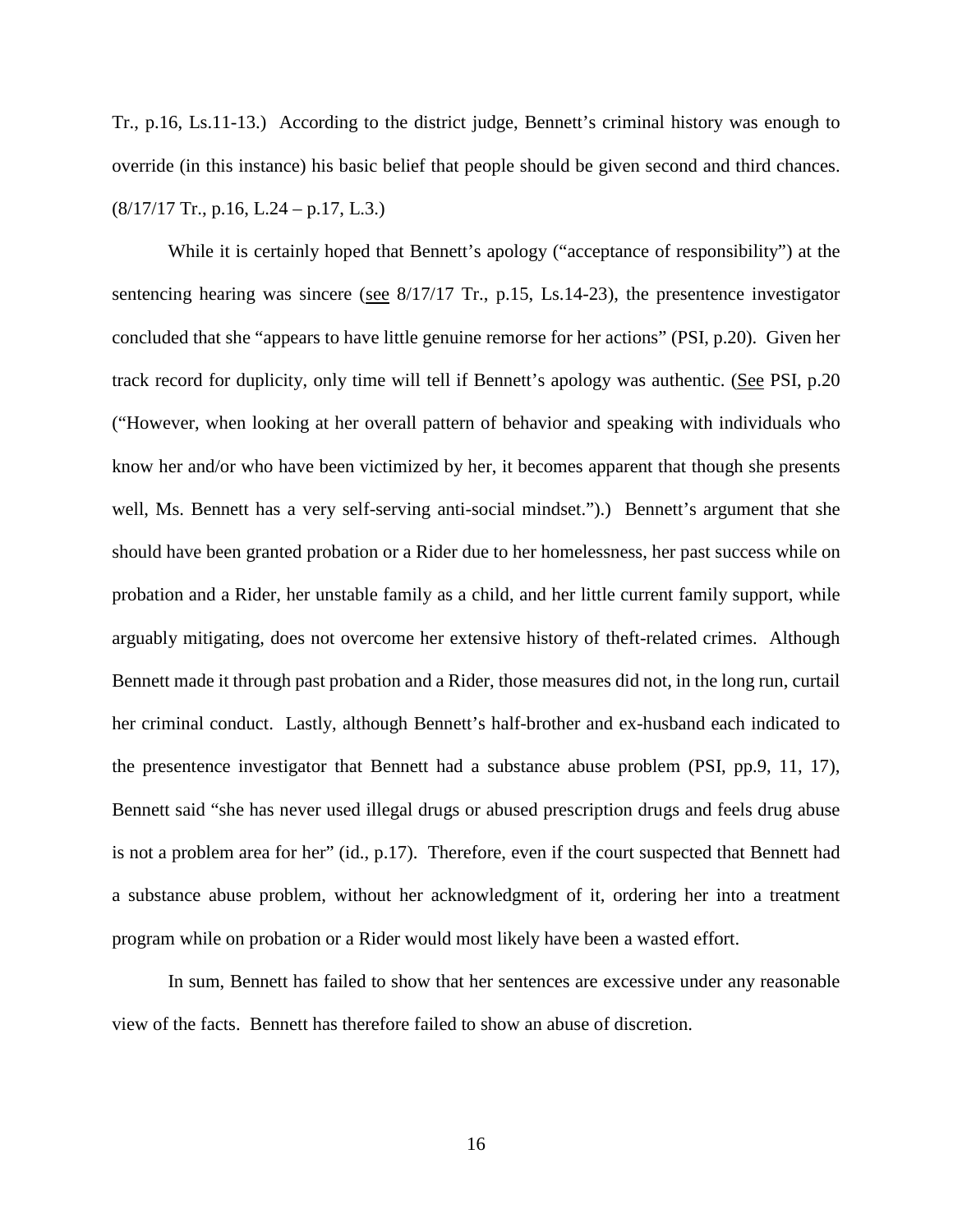Bennett has also failed to show an abuse of discretion in the denial of the motion for reconsideration of the sentences pursuant to Rule 35, I.C.R. In State v. Huffman, 144 Idaho 201, 203, 159 P.3d 838, 840 (2007), the Idaho Supreme Court observed that a Rule 35 motion "does not function as an appeal of a sentence." The Court noted that where a sentence is within statutory limits, a Rule 35 motion is merely a request for leniency, which is reviewed for an abuse of discretion. Id. Thus, "[w]hen presenting a Rule 35 motion, the defendant must show that the sentence is excessive in light of new or additional information subsequently provided to the district court in support of the Rule 35 motion." Id. Absent the presentation of new evidence, "[a]n appeal from the denial of a Rule 35 motion cannot be used as a vehicle to review the underlying sentence."

Id. Accord State v. Adair, 145 Idaho 514, 516, 181 P.3d 440, 442 (2008).

In her telephonic testimony, Bennett specifically requested the district court to reduce the

indeterminate portion of her ten-year burglary sentence in case  $CR-17-5661$  $CR-17-5661$  $CR-17-5661$ .<sup>7</sup> (1/22/18 Tr., p.13,

Ls.6-9; p.17, Ls.14-22.) The court summarized Bennett's bases for Rule 35 relief as follows:

In support of that, Ms. Bennett testified that she hasn't been in any trouble while incarcerated. She's been an inmate worker. She's in the work preparation program. She is making arrangements for applying for work through the work center in south Idaho. And she's making plans to relocate back to the Coeur d'Alene area and trying to get on a list to get some living quarters.

(1/22/18 Tr., p.18, Ls.16-23.)

 $\overline{a}$ 

The district court explained that all of Bennett's strides toward rehabilitation were to be encouraged; nonetheless, they were not "sufficient to justify reduction of either the fixed portion of the sentence or of the eight year indeterminate portion of the sentence in case No. CR 2017-

 $7$  Bennett testified, "my request is to have my indeterminate time considered to be shortened in any way, shape or form so I can complete, you know, parole successfully and that's all I really have to request of the Court." (1/22/18 Tr., p.13, Ls.6-9.) However, Bennett did not explain why, as her comment implies, she might not be able to complete parole successfully with an eight-year indeterminate term.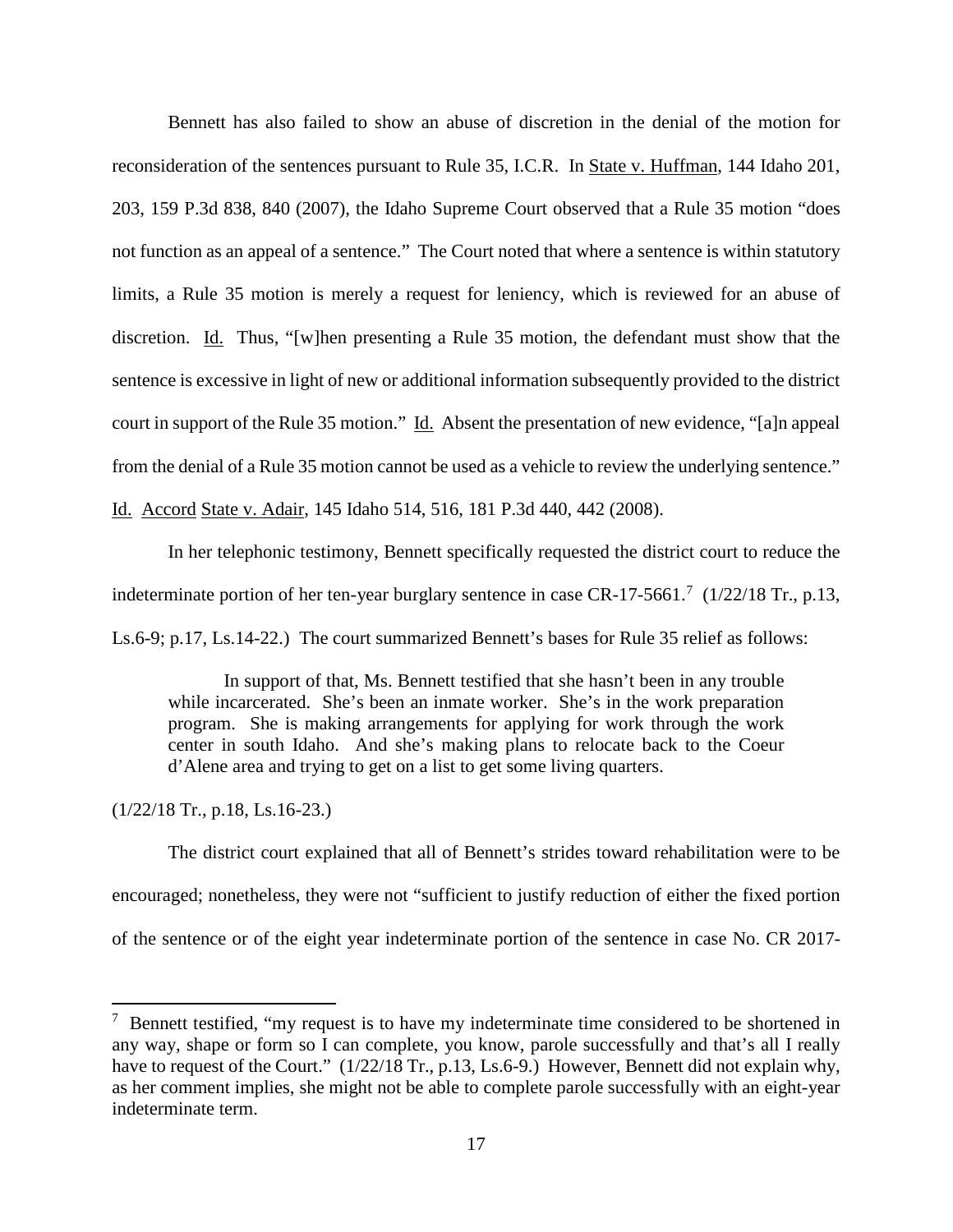5661." (1/22/18 Tr., p.18, L.24 – p.19, L.4.) The court denied Bennett's motion, explaining that she had a "history of this" which the court considered "when imposing the sentence and making the sentences concurrent."  $(1/22/18$  Tr., p.19, Ls. 5-7.)

Even though Bennett provided the district court with new evidence of how she had been performing in positive ways since she was sentenced, the court reasonably exercised its discretion in determining such evidence was not enough to justify a reduction of either the fixed or indeterminate terms of her sentences. See State v. Cobler, 148 Idaho 769, 773, 229 P.3d 374, 378 (2010) (defendant's prison behavior did not provide valid grounds for reduction of sentence). Bennett has failed to show that, based on new evidence presented at the Rule 35 hearing, her sentences were excessive. See State v. Huffman, 144 Idaho 201, 203, 159 P.3d 838, 840 (2007) (defendant must show sentence was excessive with new evidence).

#### **CONCLUSION**

The state respectfully requests this Court affirm Bennett's judgment of conviction and sentence, and the denial of Bennett's Rule 35 motion.

DATED this 19th day of November, 2018.

 /s/ John C. McKinney JOHN C. McKINNEY Deputy Attorney General